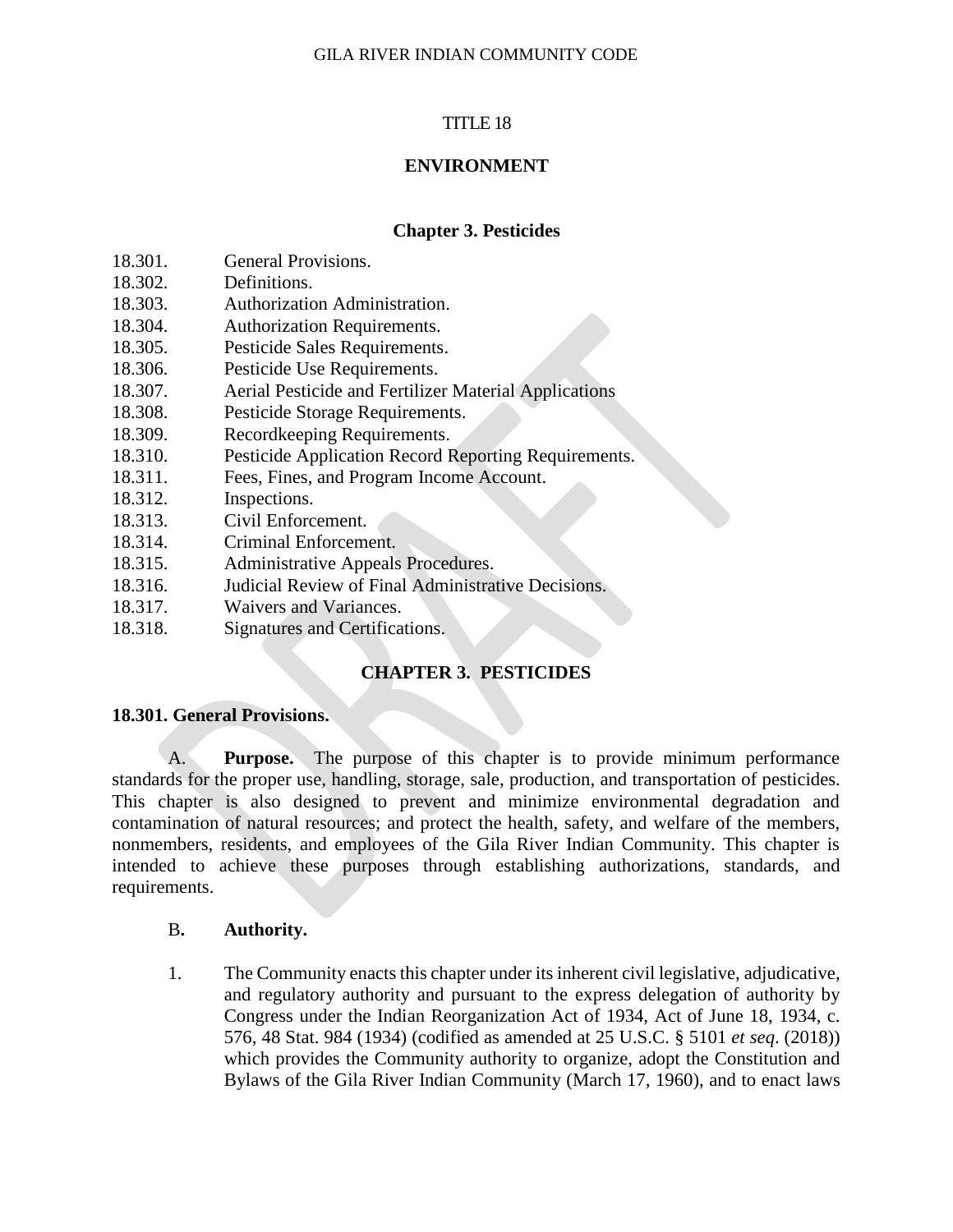and ordinances governing conduct within the exterior boundaries of the Reservation, 25 U.S.C. § 5123.

- 2. The Community enacts this chapter to regulate certain activities within the Reservation as prescribed by *Montana v. United States*, 450 U.S. 544 (1981). The Community finds that persons engaged in conduct or activities within the exterior boundaries of the Reservation pursuant to a commercial transaction, lease agreement, contract, permit, or other arrangement or activity have voluntarily and explicitly agreed to the jurisdiction of the Community and are subject to regulation under the laws, ordinances, and regulations of the Community. The Community finds that the activities regulated under this chapter, if left unregulated, pose an imminent threat to the political integrity, economic security, health, welfare, and environment of the Community.
- 3. Further, separate from *Montana,* and pursuant to the Community's sovereign power to exclude nonmembers, the Community enacts this chapter to regulate certain activities occurring on tribal land within the Reservation and affirms the Community's adjudicatory authority over such certain activities occurring on tribal land within the Reservation as prescribed by *Water Wheel Camp Recreational Area, Inc. v. LaRance*, 642 F.3d 802 (9th Cir. 2011).
- 4. The authority to regulate pesticide activities within the Reservation inherently lies within the retained sovereign power of the Community.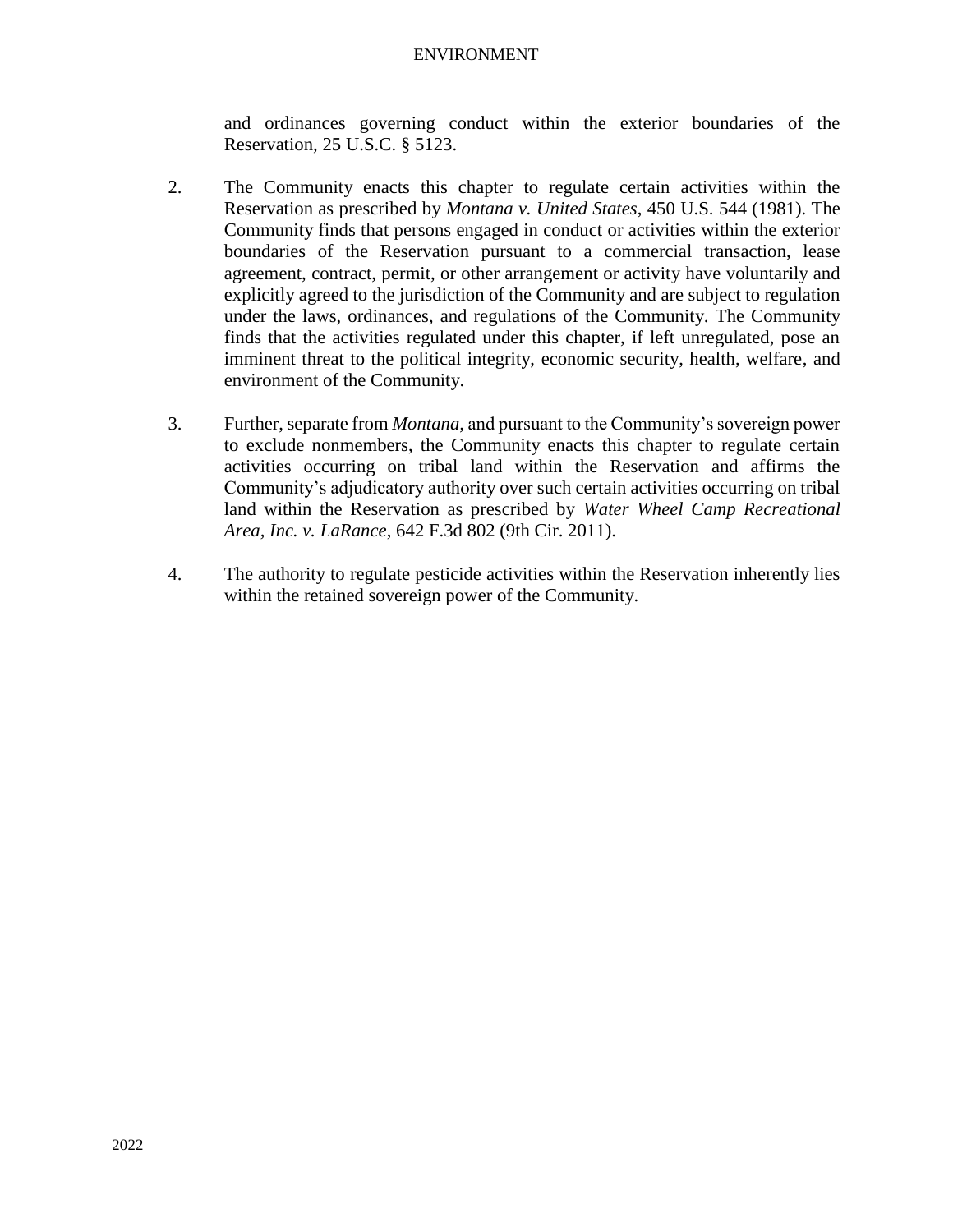# C**. Scope.**

- 1. Violations of this chapter may demonstrably and seriously impact the environment, natural resources, public health, safety, welfare, political integrity, and economic security of the Community and, therefore, this chapter shall apply to:
	- a. All persons within the exterior boundaries of the Reservation, regardless of Indian status; and
	- b. All places and lands located anywhere within the exterior boundaries of the Reservation, including all trust and non-trust lands, and notwithstanding the issuance of any patent, fee, allotment, right-of-way, lease, or real property interest of any kind held by any person as defined under this chapter.
- 2. Any person who is anywhere within the exterior boundaries of the Reservation, whether on trust or non-trust lands, must comply with, and is subject to this chapter, any guidance documents issued hereunder, all Community laws, and all orders of the Department of Environmental Quality (Department) and the Community Court. All such persons shall be deemed to have consented to the civil jurisdiction of the Community Court and shall be subject to civil prosecution, penalties, damages, or any other civil remedies imposed or awarded by the Community Court for any violations of this chapter.

# D**. Applicability.**

- 1. This chapter shall apply to all persons who conduct regulated pesticide activities, or apply fertilizer materials aerially, within the exterior boundaries of the Reservation. Persons not considered an Agricultural Establishment who use or store a general use pesticide on property on which they reside are not regulated under this chapter.
- 2. Compliance with this chapter shall not exempt a person from complying with other applicable laws, statutes, agreements, regulations, or ordinances of, or enforced by, the Community, the federal government, or any other applicable jurisdictions.

# E. **Powers and Duties of the Department.**

1. The Department, as authorized by the Community Council of the Gila River Indian Community, shall administer and enforce this chapter.

# F. **Adoption by Reference.**

1. The Federal Insecticide, Fungicide, and Rodenticide Act, as defined in this chapter and including any subsequent amendments that may be in effect at the time of the regulated activity pursuant to this chapter, is hereby adopted by reference and incorporated as part of this chapter.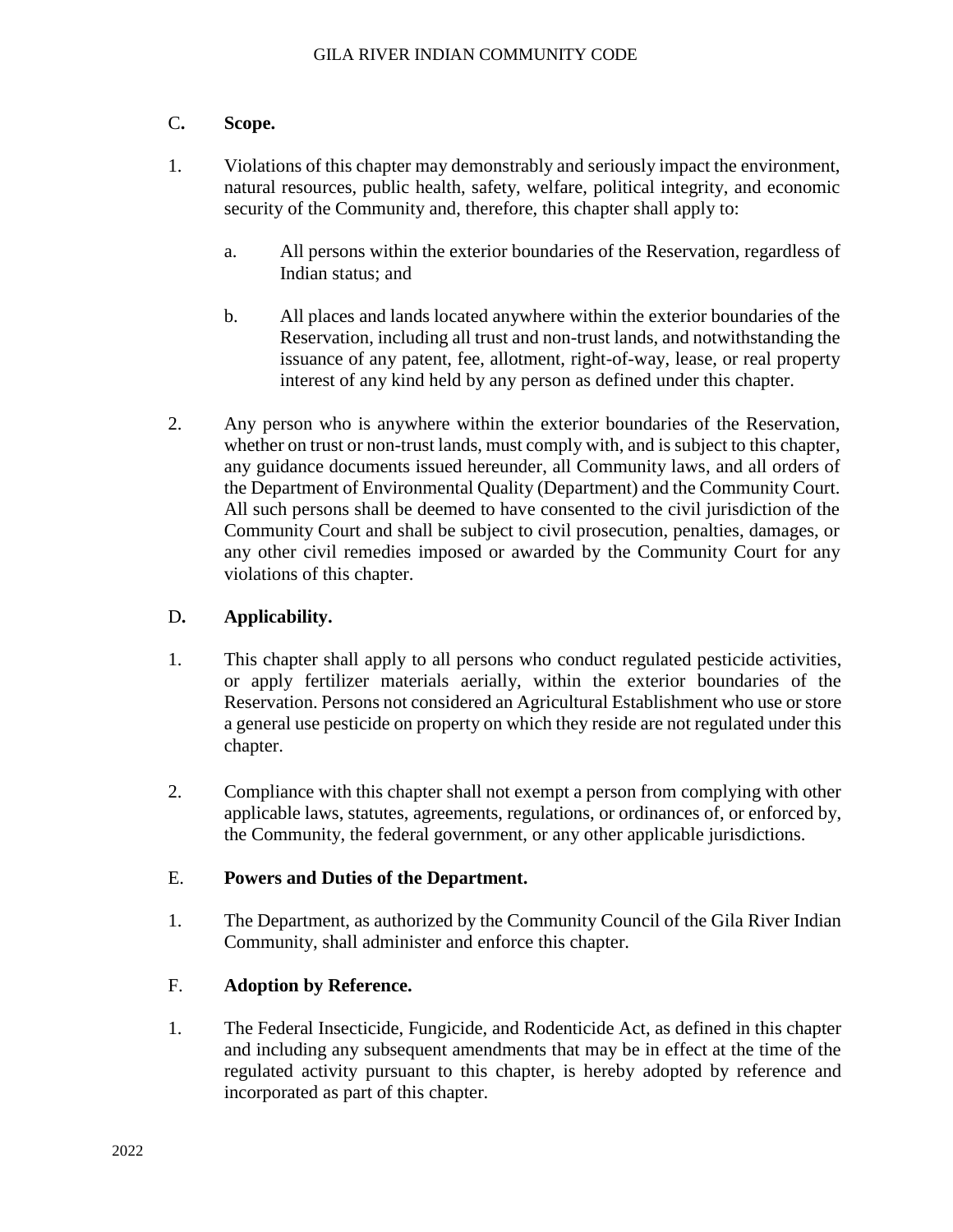## G. **General Ordinance Provisions.**

- 1. No person shall engage in any action that violates or causes the violation of this chapter.
- 2. This chapter applies to a variety of conditions and circumstances. Strict compliance with all laws prescribed herein might not fit every conceivable situation. When strict compliance with non-federal tribal requirements of this chapter is impractical, or extraordinary and unusual conditions exist, an applicant may request a waiver or variance pursuant to Section 18.317.
- 3. Analyses of samples performed under this chapter, excluding field analyses, shall be conducted by an approved laboratory as determined by an EPA-approved Quality Assurance Project Plan.

## H. **Uses of Reported Information.**

- 1. The Department will use all reported information to determine compliance with the law set forth in this chapter and may be used by the Department as evidence in any enforcement case arising under this chapter.
- 2. Except for data determined to be confidential business information under Section 18.301.H.3, any records, reports, or information obtained from any person, including all information submitted, reported, or noticed to the Department under this chapter, shall be available to the public at the Department's offices. Pursuant to the Community Council Secretary's Office (CCSO) Public Records Request Policy as amended, all requests for information regarding the Department shall be subject to applicable Community public information/records policies.
- 3. Any records, reports or information obtained from any person under this chapter, including records, reports or information obtained or prepared by the department, shall be available to the public, except that the information, or a particular part of the information, shall be considered confidential on either:
	- a. A showing, satisfactory to the Department, by any person that the information, or a particular part of the information, if made public, would divulge the trade secrets of the person; or
	- b. A determination by the Department that disclosure of the information, or a particular part of the information, would be detrimental to an ongoing investigation by the Department.
- 4. Notwithstanding Section 18.301.H.3, the following information shall be available to the public: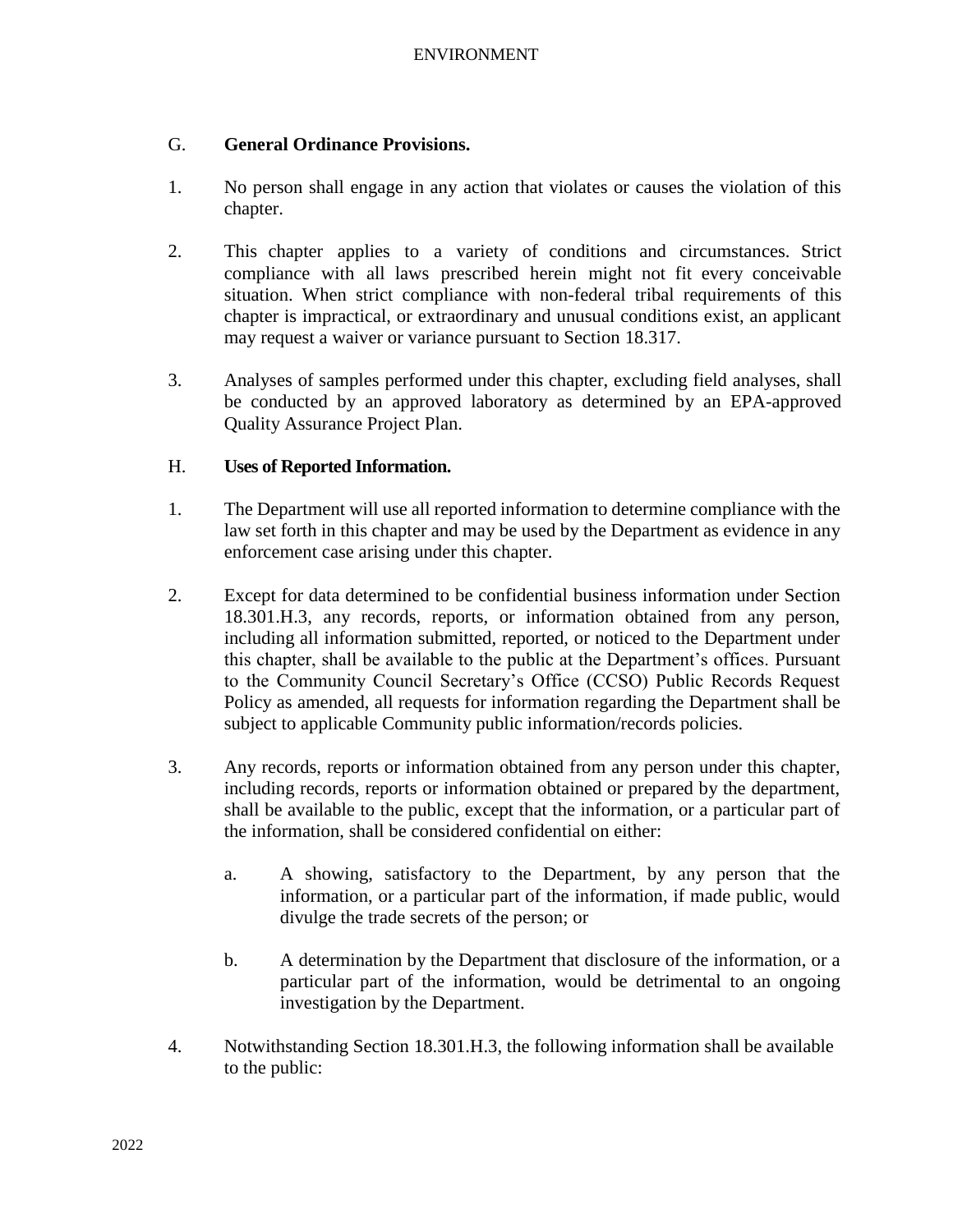- a. The name, primary business telephone number, and city of any permit applicant or permittee; and
- b. Information contained in or derivable from the pesticide label or the relevant safety data sheet.
- 5. Notwithstanding Section 18.301.H.3, the Department may disclose any records, reports or information obtained from any person under this chapter, including records, reports or information obtained by the Department, to:
	- a. Other tribal departments concerned with administering this chapter or if relevant to any administrative or judicial proceeding under this chapter; or
	- b. Employees of the EPA if such information is necessary or required to administer and implement or comply with applicable federal law.

# I. **Sovereign Immunity.**

- 1. Nothing in this chapter, nor any action or agreement of the Department, shall be construed as, or is intended to be, a waiver or modification of the sovereign immunity enjoyed by the Community, or consent by the Community to jurisdiction or suit against it.
- 2. The Community, the Community Council and its members, the Department and its members, and all other Community officers, employees or representatives thereof, who are performing their duties by implementing or enforcing this chapter, are immune from suit for monetary damages in any court of law and do not waive any of their sovereign rights or immunities, executive privileges or right to privacy or confidentiality.

J. **Reservation of Rights.** The authority, power, and remedies provided in this chapter are in addition to, and not a limitation of, any authority, power or remedies provided in any other ordinances, tribal sovereign authority, federal law or as provided under common law.

K. **Severability.** The provisions of this chapter are declared to be separate and severable. The invalidity of any clause, sentence, paragraph, subdivision, section, or portion of this chapter, or the invalidity of the application thereof to any person or circumstance, shall not affect the validity of the remainder of this chapter or the validity of its application to other persons or circumstances.

L. **Effective Date.** This chapter shall become effective on the date of its enactment by the Community Council. Any person engaging in regulated pesticide activities within the Reservation shall comply with this chapter on the effective date unless otherwise exempted from compliance under the provisions hereof.

# **18.302. Definitions.**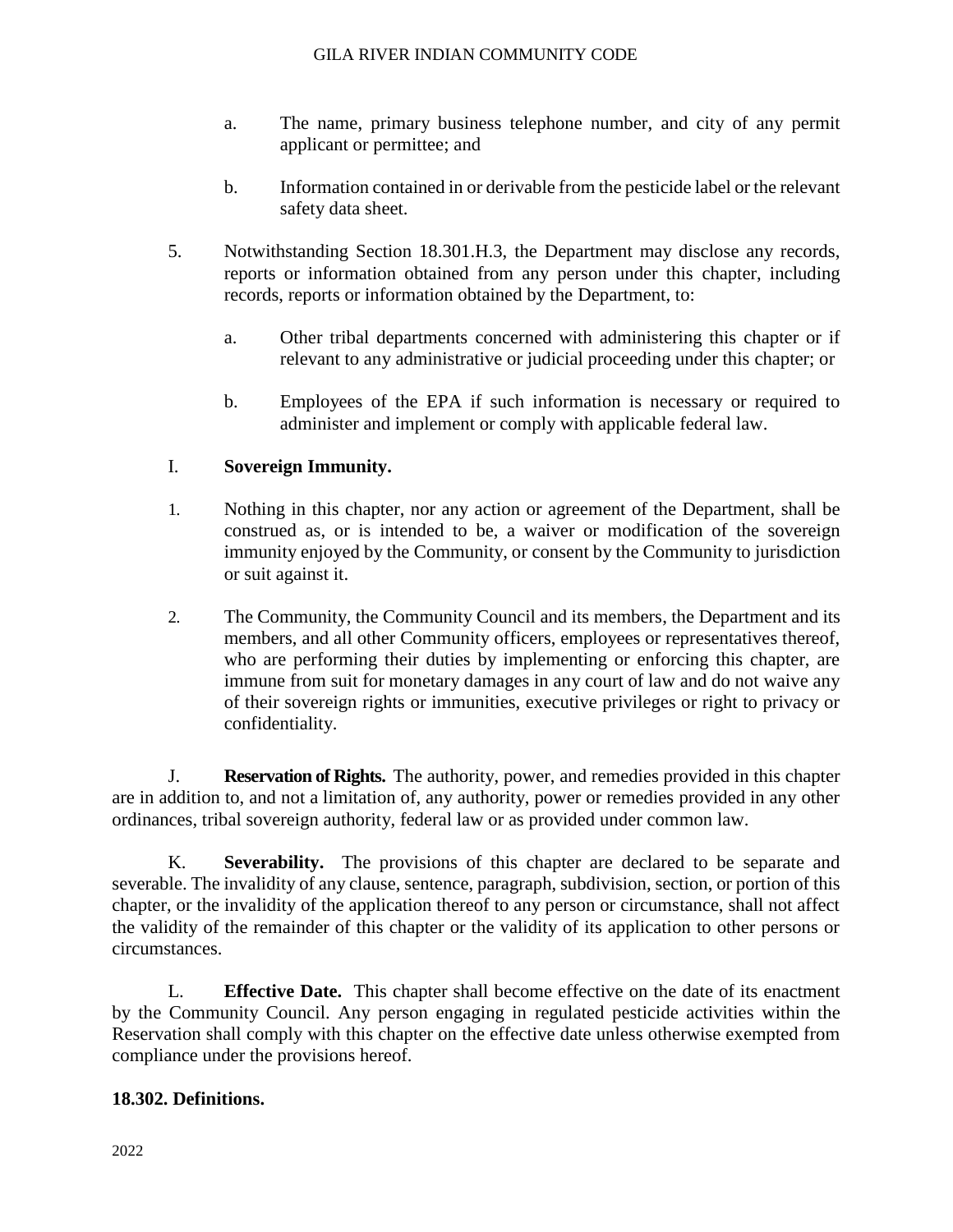A. As used in this chapter, or when used for purposes of application of this chapter, the terms set forth below shall have the following meanings.

- 1. *Administrative Civil Penalty Matrix* means a matrix developed by the Department for use in conjunction with the Enforcement Response Policy to determine the appropriate monetary amounts of civil penalties imposed by the Department.
- 2. *Administrative Compliance Order* means a unilateral order issued by the Department without agreement with the responsible party. An administrative compliance order may include, but not be limited to; orders to comply with this chapter within a specified time limit, to cease and desist specified activities, to take such appropriate remedial or preventive action as may be needed to properly address a continuing or threatened violation, or to halt operations.
- 3. *Administrative Law Judge* means an individual with experience and expertise in the law, appointed by the Executive Office, who sits as the trier of fact, applies the law in conducting and issuing rulings, and recommends a decision in administrative hearings called for in this chapter.
- 4. *Administrative Record* means documents that are maintained by the Department pertaining to a particular person or activity regulated under this chapter and that are available for public inspection. The administrative record contains information reported to or generated by the Department including, but not limited to, authorization applications, authorizations, notifications, application records, completed inspection reports, and closed enforcement actions.
- 5. *Agricultural Establishment* means any farm, forest, nursery, or greenhouse where pesticides are used in the production of any plant, animal, plant product, or animal product produced for commercial or research purposes.
- 6. *Agricultural Use* means the use of a pesticide in the production of any plant, animal, plant product, or animal product produced for commercial or research purposes.
- 7. *Applicator* means an individual who uses or supervises the use of a pesticide within the Reservation.
- 8. *Authorization* means any of the methods and mechanisms the Department uses to allow a person to conduct a regulated pesticide activity. Examples of Departmental authorizations include, but are not limited to: permits, registrations, certifications, and approval letters.
- 9. *Certified Applicator* means a person who is authorized by a federal, state, or tribal government's United States Environmental Protection Agency- approved Certification and Training plan to certify applicators to use restricted use pesticides.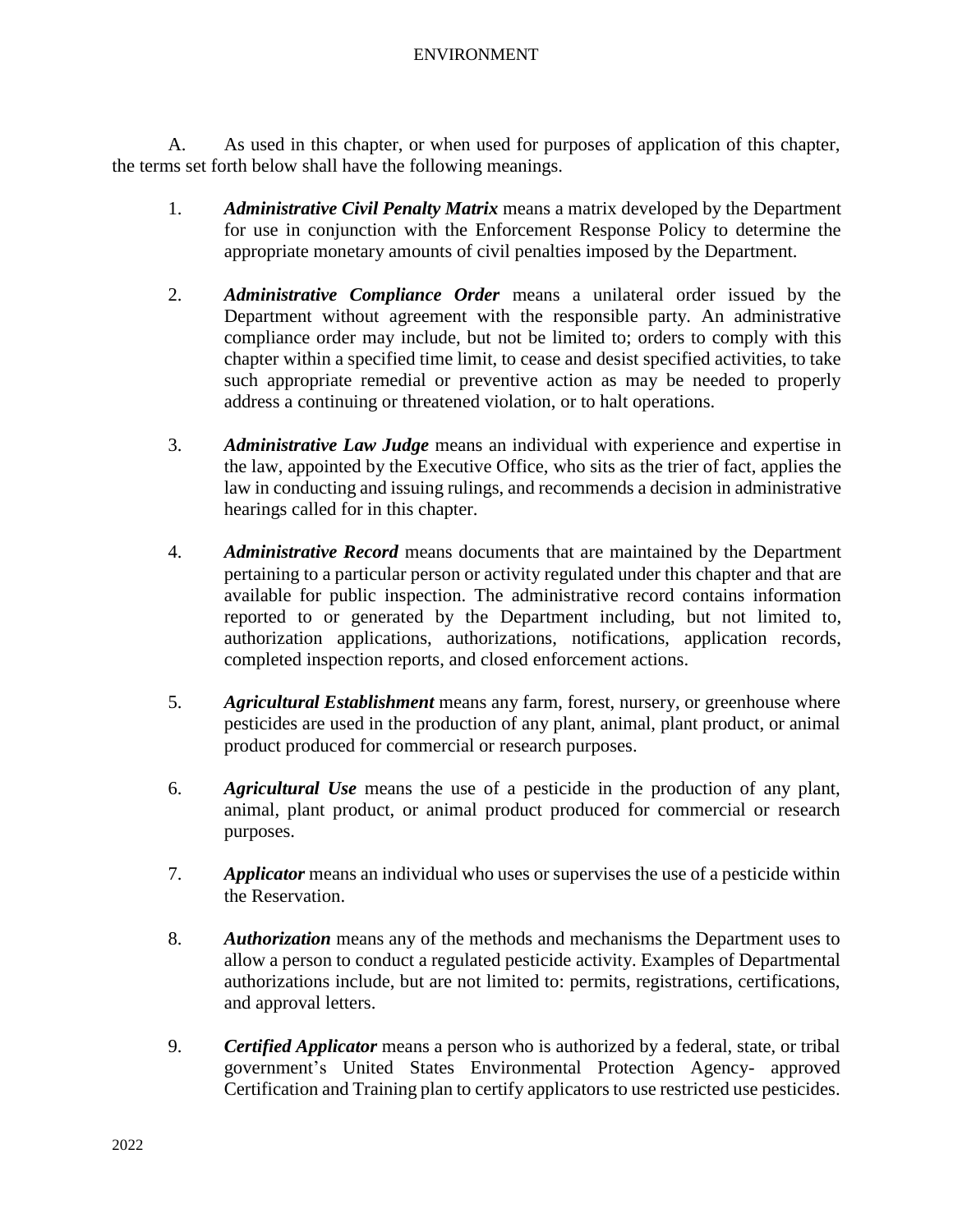- 10. *Commercial Applicator* means a certified applicator who uses or supervises the use of any pesticide which is classified for restricted use on any property other than property owned or controlled by the applicator, the applicator's employer, or another person.
- 11. *Community* means the Gila River Indian Community.
- 12. *Community Applicator* means an applicator who is an employee of the Community; a Community owned entity, business or enterprise; or a Community member who has been authorized by the Department to use or supervise the use of a general use pesticide pursuant to the Community Applicator certification requirements outlined in this chapter.
- 13. *Community Certified Applicator* means an applicator authorized by the Department to use or supervise the use of a restricted use pesticide pursuant to a valid authorization recognized by the EPA under 40 C.F.R. Part 171.
- 14. *Community Council* means the governing body of the Gila River Indian Community as established in the Constitution and Bylaws of the Gila River Indian Community, approved March 17, 1960.
- 15. *Community Court* means the trial court of the Gila River Indian Community.
- 16. *Community Department* means a department or governmental subdivision of the Gila River Indian Community. Community department does not include a Community-owned entity, business or enterprise.
- 17. *Dealer* means any person selling or offering for sale a restricted use pesticide.
- 18. *Department* means the Director or designee of the Gila River Indian Community's Department of Environmental Quality, or any successor department.
- 19. *Direct Supervision* means that a pesticide is used by a non-authorized applicator acting under the instruction and control of an appropriately authorized applicator who is available if and when needed, even though such authorized applicator is not physically present at the time and place the pesticide is used.
- 20. *Drift* means the physical movement of pesticide, or associated degradation compounds, through the air at the time of a pesticide application from the application site to any area outside the boundaries of the application site. Drift does not include movement of a pesticide, or associated degradation compounds, to any area outside the boundaries of an application site if the movement is caused by erosion, run off, migration, volatility, or windblown soil particles that occur after application, unless specifically addressed on the pesticide label with respect to drift control requirements.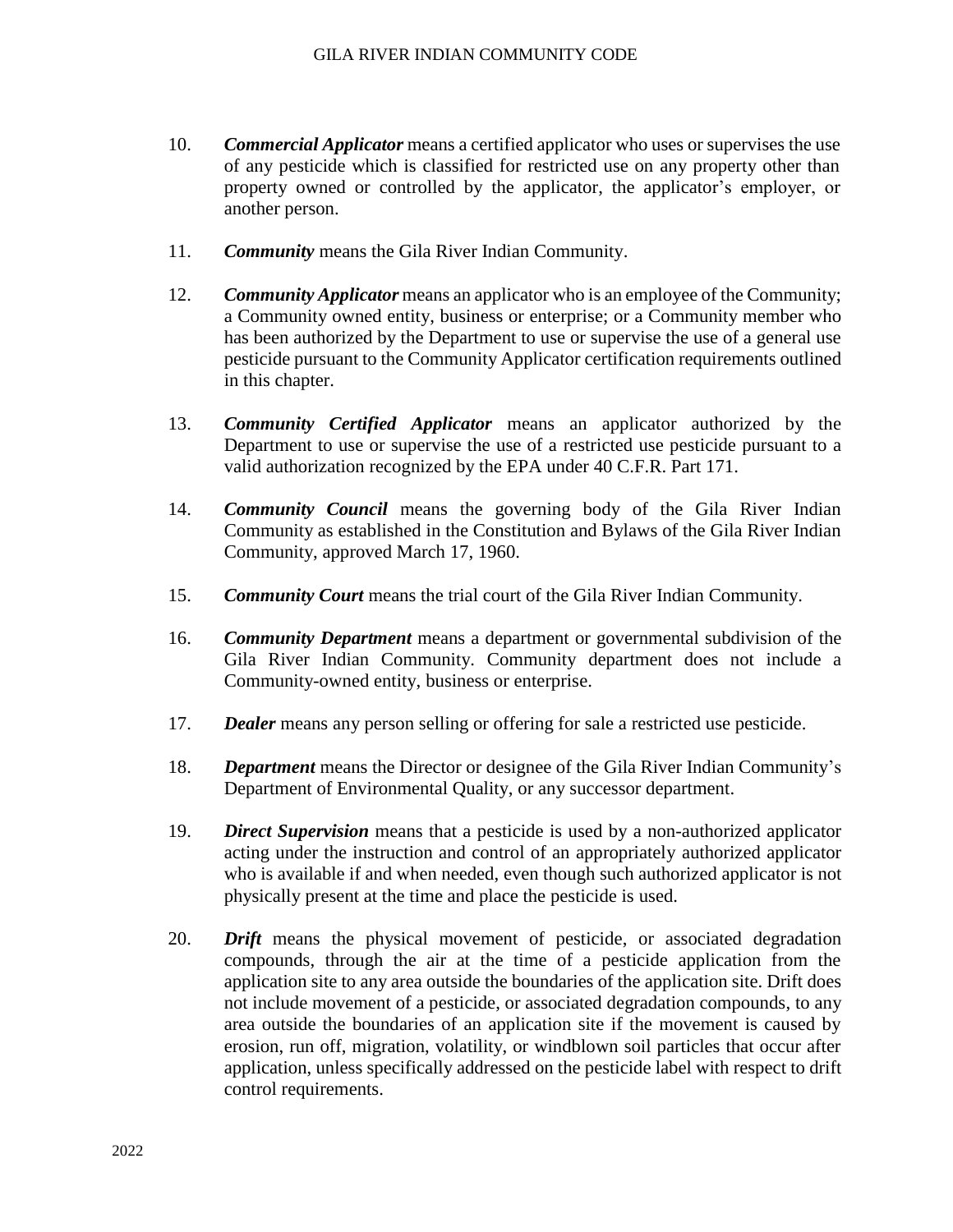- 21. *Enforcement Response Policy* means a policy developed by the Department to use in determining the appropriate enforcement response for violations of this chapter to ensure fair and equitable treatment of Persons regulated under this chapter.
- 22. *Entity* means an enterprise, authority or corporation organized by the Community Council and wholly owned by the Gila River Indian Community.
- 23. *EPA* means the United States Environmental Protection Agency.
- 24. *Executive Office* means the Governor or Lieutenant Governor of the Community or their designee.
- 25. *Fertilizer Material* means any substance or mixture of substances intended to be used for promoting or stimulating the growth of plants, increasing the productiveness of plants, improving the quality of crops or producing any chemical or physical change in the soil.
- 26. *FIFRA* means the Federal Insecticide, Fungicide, and Rodenticide Act of 1996, 7 U.S.C. §§ 136 – 136y, as amended. For purposes of this chapter, the term "FIFRA" also includes the regulations adopted and codified in 40 C.F.R. Chapter I, Subchapter E, Parts 150 through 189.
- 27. *Final Administrative Decision* means a decision by the Department that is subject to review by the Community Court pursuant to the provisions of this chapter.
- 28. *General Counsel* means the Gila River Indian Community's General Counsel, or his or her designee.
- 29. *General Use Pesticide* means any pesticide classified as a general use pesticide in the FIFRA, 7 U.S.C. § 136a(d).
- 30. *Label* means the written, printed or graphic matter on, or attached to, the pesticide, device, or any of its containers or wrappers, including its labeling.
- 31. *Labeling* means all labels and other written, printed or graphic matter which is:
	- a. Accompanying the pesticide or device at any time; or
	- b. Referenced on the label or in literature accompanying the pesticide or device, except when accurate, non-misleading reference is made to current official publications of a United States governmental agency or the official pesticide registration agencies of the State of Arizona.
- 32. *Neutral Inspection Scheme* means a plan developed by the Department to ensure compliance monitoring is established on a set of criteria rather than established on information that a violation has occurred or is occurring.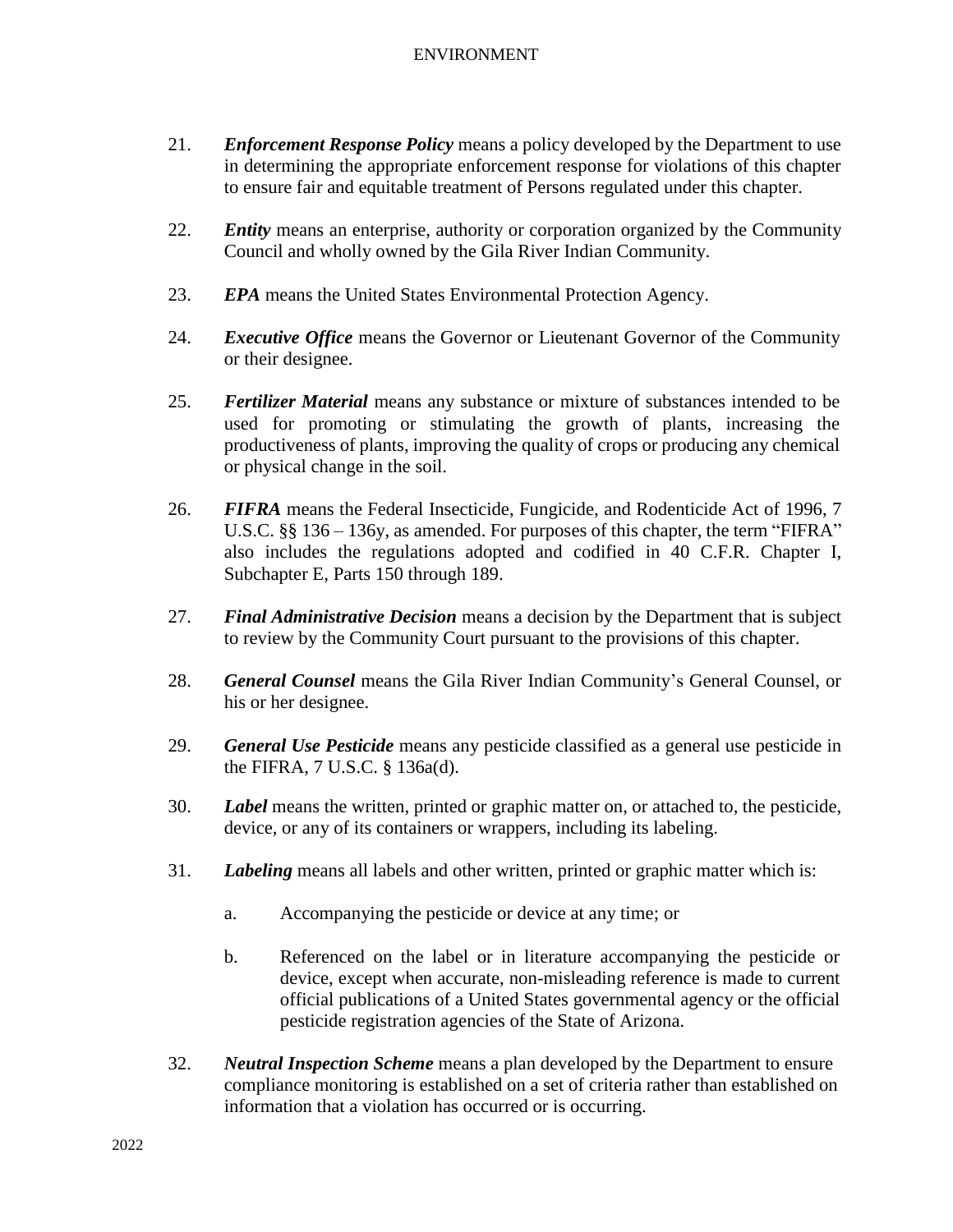- 33. *Non-Agricultural Use* means the use of a pesticide not in the production of any plant, animal, plant product, or animal product produced for commercial or research purposes.
- 34. *Noncompliance* means any act or situation that is in contravention of the requirements set forth under this chapter or does not meet the terms and conditions of an authorization.
- 35. *Notice of Violation* means an informal compliance tool issued by the Department to put a responsible party on notice that a significant violation of a provision of this chapter, or an authorization issued under this chapter, has or appears to have occurred.
- 36. *Opportunity to Correct* means an informal written document that notifies the violator that an alleged violation of the GRIC Code has occurred.
- 37. *Permit* means a written document that grants authorization to conduct a regulated pesticide activity. A permit is between the Department and a person, whereby the person voluntarily consents to the conditions in the permit and the jurisdiction of the Community in exchange for permission to conduct a regulated pesticide activity on the Reservation.
- 38. *Permittee* means the person to whom a permit is issued by the Department. The permittee is legally responsible for meeting the terms and conditions of a permit. The term "permittee" shall be functionally synonymous with the term "owner", "operator" or "responsible party".
- 39. *Person* means any individual, including Community members, non-member Indians, and non-Indians; public or private corporation, company, business, partnership, legal entity or private enterprise; trust, firm, political subdivision, cooperative, association or society of persons; industry, managing body, consortium, institution, irrigation district, municipality, commission, inter-tribal body, interstate body, Indian Tribe; local, state or federal governmental agency or other governmental subdivision; and the Community and any of its divisions, departments, programs, sections, entities and companies, unless expressly provided otherwise.
- 40. *Pest* means any weed, insect, vertebrate pest, nematode, fungus, virus, bacteria or other pathogenic organism that is in an undesirable location, and any other form of terrestrial or aquatic plant or animal life, except virus, bacteria or other microorganisms on or in living humans or other living animals, which the Department declares to be a pest for the purpose of enforcement of this chapter.
- 41. *Pest Control Advisor* means an individual licensed by the Arizona Department of Agriculture as a "pest control advisor" or "agricultural pest control advisor."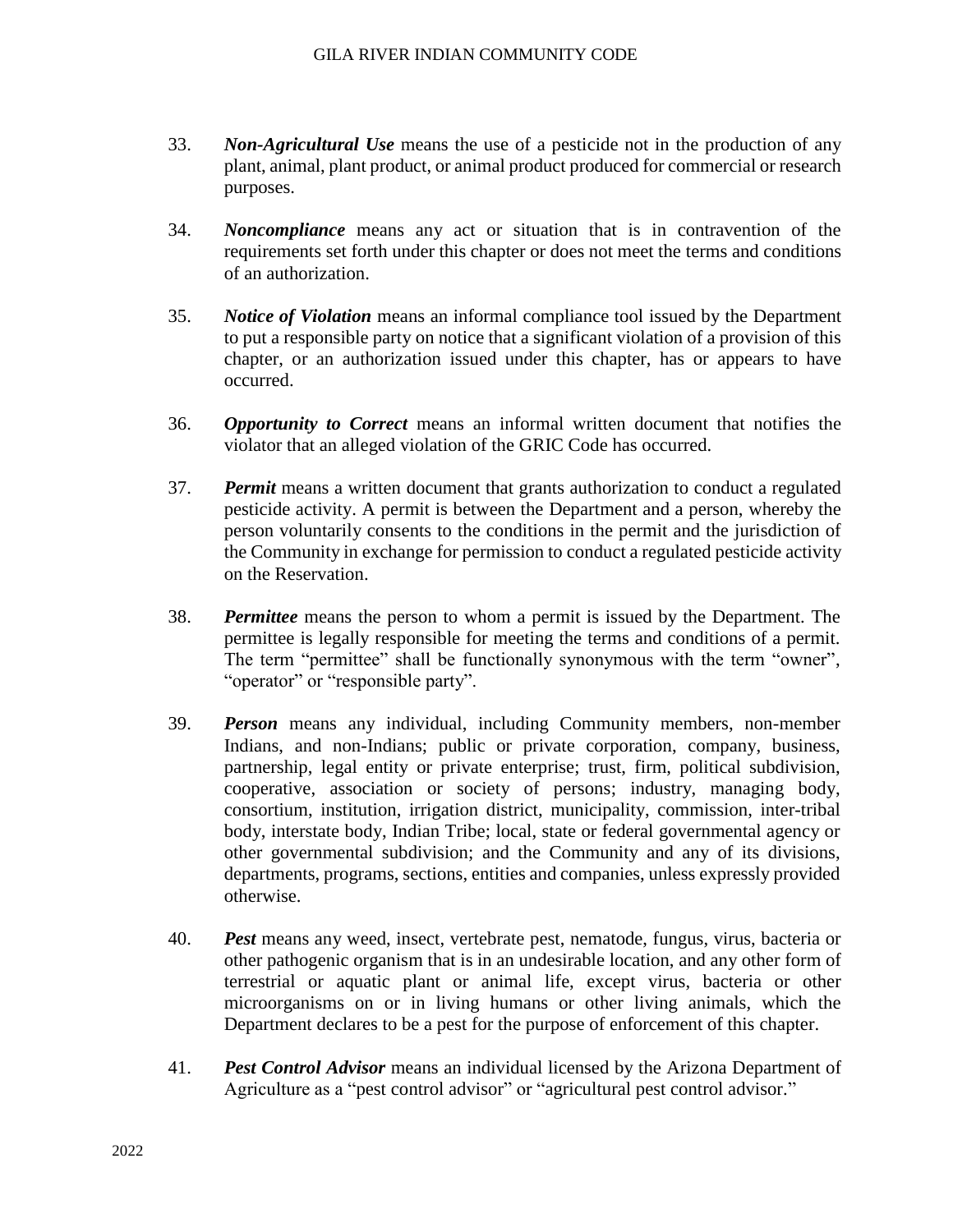- 42. *Pesticide* means any substance or mixture of substances intended to be used for defoliating plants or for preventing, destroying, repelling or mitigating arthropods, including insects and arachnids, fungi, bacteria, microbe, weed, rodent, predatory animal or any form of plant or animal life that is a pest and may infest or be detrimental to vegetation, humans, animals or households or be present in any environment.
- 43. *Producer* means a person who manufactures, compounds, propagates, processes, or repackages any pesticide or device or active ingredient used in producing a pesticide. The dilution by individuals of formulated pesticides for their own use and according to the directions on registered labels shall not of itself result in such individuals being "producers" for the purposes of this chapter.
- 44. *Protective Eyewear* as required by a registered pesticide label, and that is otherwise not defined, shall mean shielded safety glasses equipped with brow and side shields, goggles, or face shield. Safety glasses, prescription glasses, or sunglasses which are not equipped with brow and side shields are not considered protective eyewear.
- 45. *Reservation* means any land within the exterior boundaries of the Gila River Indian Reservation, including fee patented and allotted lands used or claimed by any person, without regard to such person's membership in the Gila River Indian Community, and any land outside such boundaries held in trust for the Community or any of its members by the United States, including the Toka Sticks Golf Course located at 6910 Williams Field Road in Mesa, Arizona, and any other land constituting Indian Country within the meaning of 18 U.S.C. § 1151, or any successor provision.
- 46. *Regulated Pesticide Activity* means any activity involving a pesticide when that activity is regulated under this chapter.
- 47. *Restricted Use Pesticide* means any pesticide classified as a restricted use pesticide in the FIFRA, 7 U.S.C. § 136a(d), and identified as such or required to be identified as such by the product label.
- 48. *Service Container* means a container that is filled with an EPA-registered pesticide by a person for use within 72 hours.
- 49. *Stored*, as in "to store a pesticide," means a pesticide placed or left in a location for preservation, disposal or later use in excess of 72 hours not to include pesticides displayed for sale.
- 50. *Use*, as in "to use a pesticide," means any of the following:
	- a. Pre-application activities involving mixing and loading the pesticide;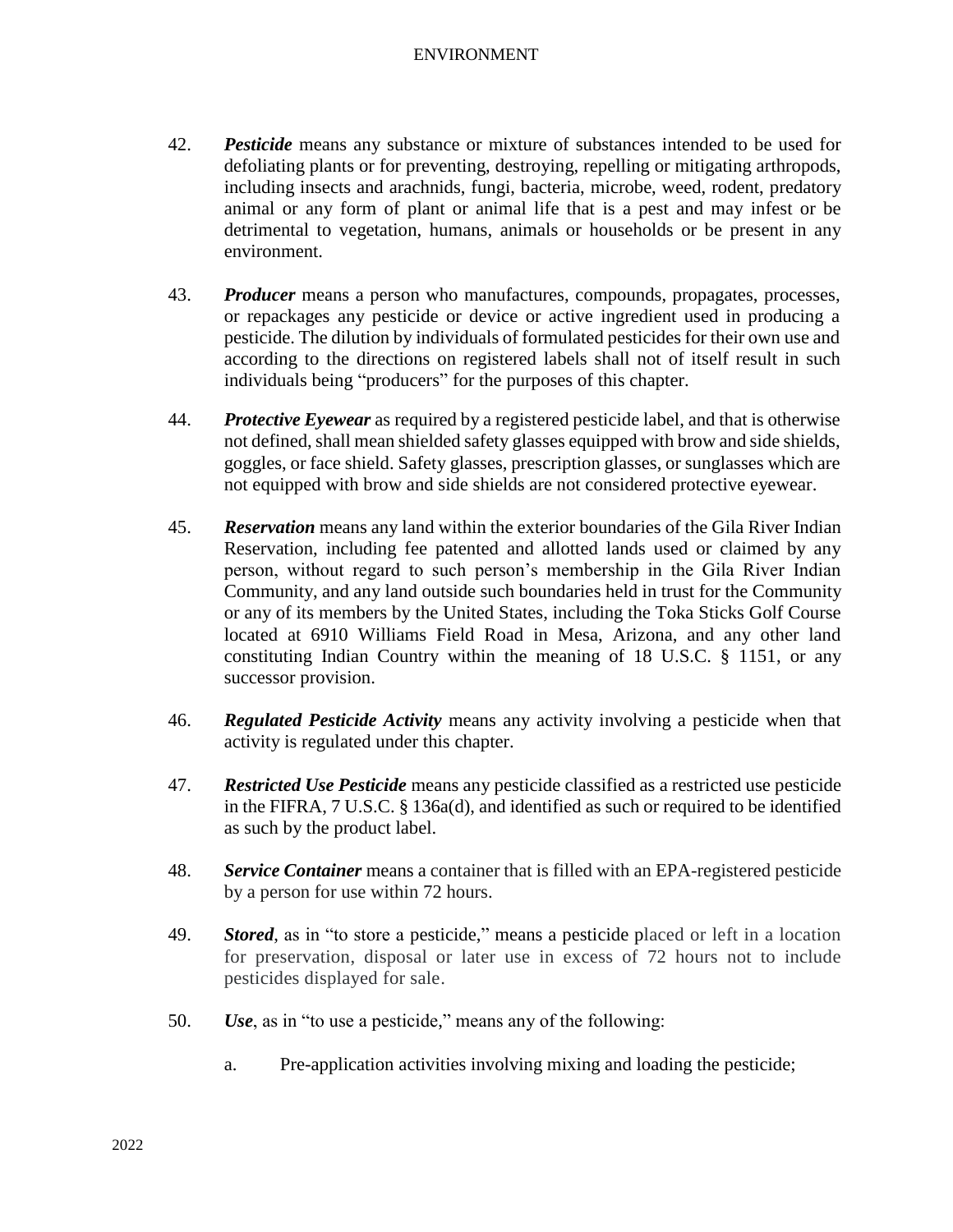- b. Applying the pesticide, including, but not limited to, supervising the use of a pesticide by a non-authorized applicator; or
- c. Other pesticide-related activities, including, but not limited to; staging of pesticides for application whether in a vehicle or otherwise for a period of less than 72 hours, cleaning pesticide contaminated equipment, and disposing of excess pesticides, spray mix, equipment wash waters, pesticide containers, and other pesticide-containing materials.
- 51. *Variance* means a Department-authorized deviation from specific tribal provisions of this chapter not to include federal regulations. A variance may be temporary or indefinite.
- 52. *Waiver* means an exemption from specific tribal provisions of this chapter not to include federal regulations. A waiver may be temporary or indefinite.
- 53. *Wood Destroying Organism* means organisms that attack, damage or destroy wood or wood-derivative products, but does not include birds or mammals.

#### **18.303. Authorization Administration.**

#### A. **Issuance, Duration and Renewals.**

- 1. All authorizations shall only be issued once all application requirements are met and become effective on the day of issuance or as otherwise notated.
- 2. Permits shall expire on December  $31<sup>st</sup>$  of the calendar year issued and not exceed one calendar year.
- 3. Community Certified Applicator certifications and Producing Establishment registrations shall expire on the expiration date of the supporting credential.
- 4. Community Applicator certifications shall remain subject to suspension or revocation without expiration.
- 5. Applications for renewal may be processed no greater than 90 days prior to the expiration of the currently valid permit, certification or registration.

## B. **Revising and Reissuing an Authorization.**

- 1. An applicant, under his/her own initiative, may submit a written request to the Department for a revision or reissuance of his/her authorization.
- 2. Reasons to revise an authorization may include, but are not limited to:
	- a. Making minor changes (e.g., change contacts, fix errors, etc.); or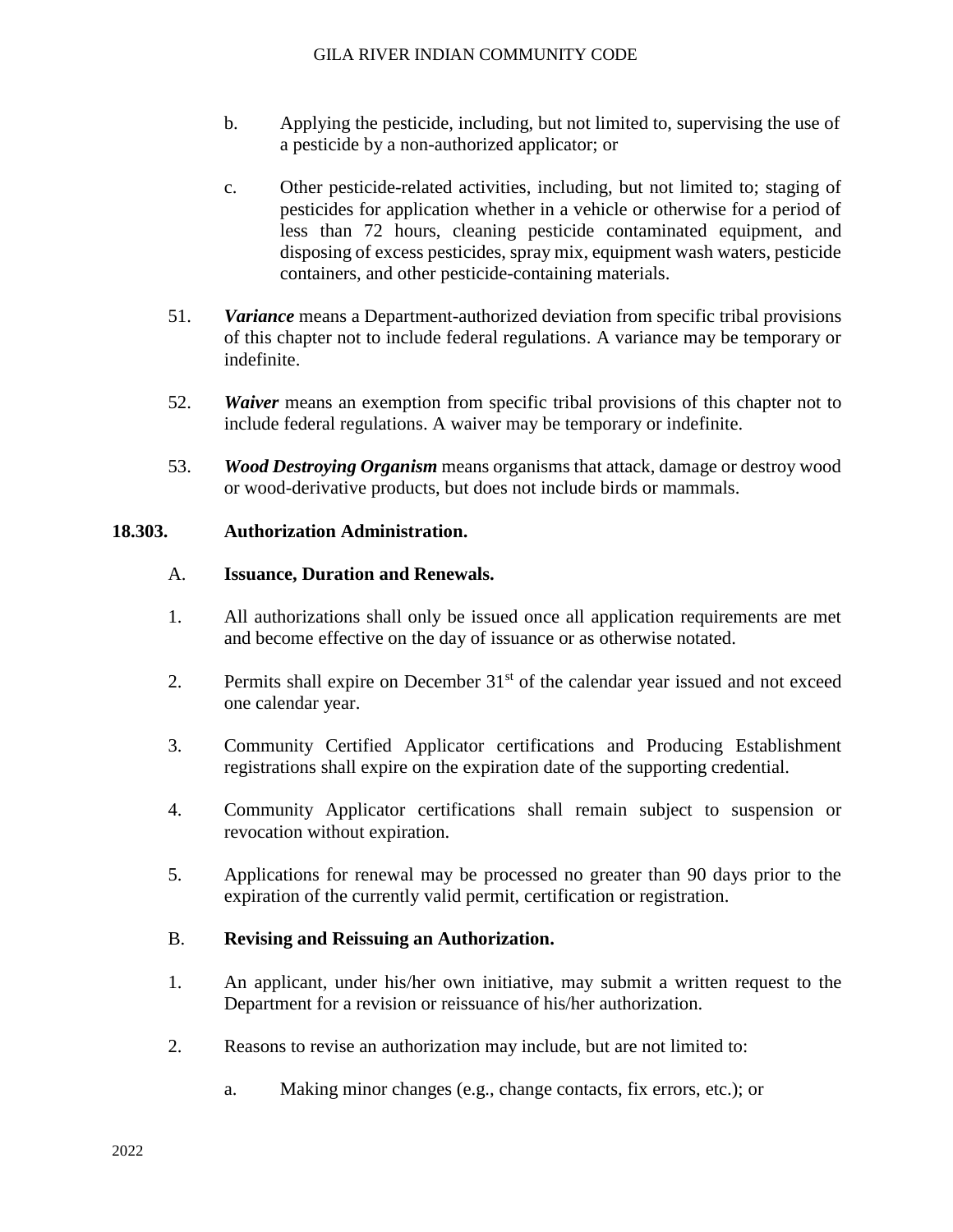b. A showing that recent information received by the Department was not available or provided to the Department at the time of authorization issuance and would have justified different authorizations at the time of issuance.

C. **Transfers of Ownership Prohibited.** The transfer of ownership of any authorization is prohibited.

D. **Exceptions.** New permit applications with less than 90 calendar days between the day of issuance and day of expiration shall have the expiration extended through December  $31<sup>st</sup>$  of the following calendar year.

# **18.304. Authorization Requirements.**

A. **Applicability.** Notwithstanding Section 18.301.D.1., all persons shall obtain the appropriate authorization prior to engaging or offering to engage in a regulated pesticide activity.

- B. **General Provisions.** Applicants applying for an authorization shall submit:
- 1. A completed application, on a form provided by the Department, identifying the:
	- a. Type of authorization being applied for;
	- b. Applicant's contact information and information pertaining to the applicant's business and/or qualifications; and
	- c. Designation of the applicant's principal office location, each branch office doing business within the Reservation and the address where the records required to be maintained under Section 18.310 will be kept.
- 2. A copy of the applicant's valid Gila River Indian Community Business License issued by the Office of the Treasurer, as applicable.
- 3. Payment of any fees identified as associated with the applied for authorization described in Section 18.311.
- 4. A copy of the applicant's valid Gila River Indian Community member identification if claiming fee exemption.
- 5. Affirmation that the applicant voluntarily consents to:
	- a. The jurisdiction of the Gila River Indian Community and its civil regulatory authority for any and all activities authorized by this chapter, including the authority of the Department to conduct investigations of violations of this chapter; and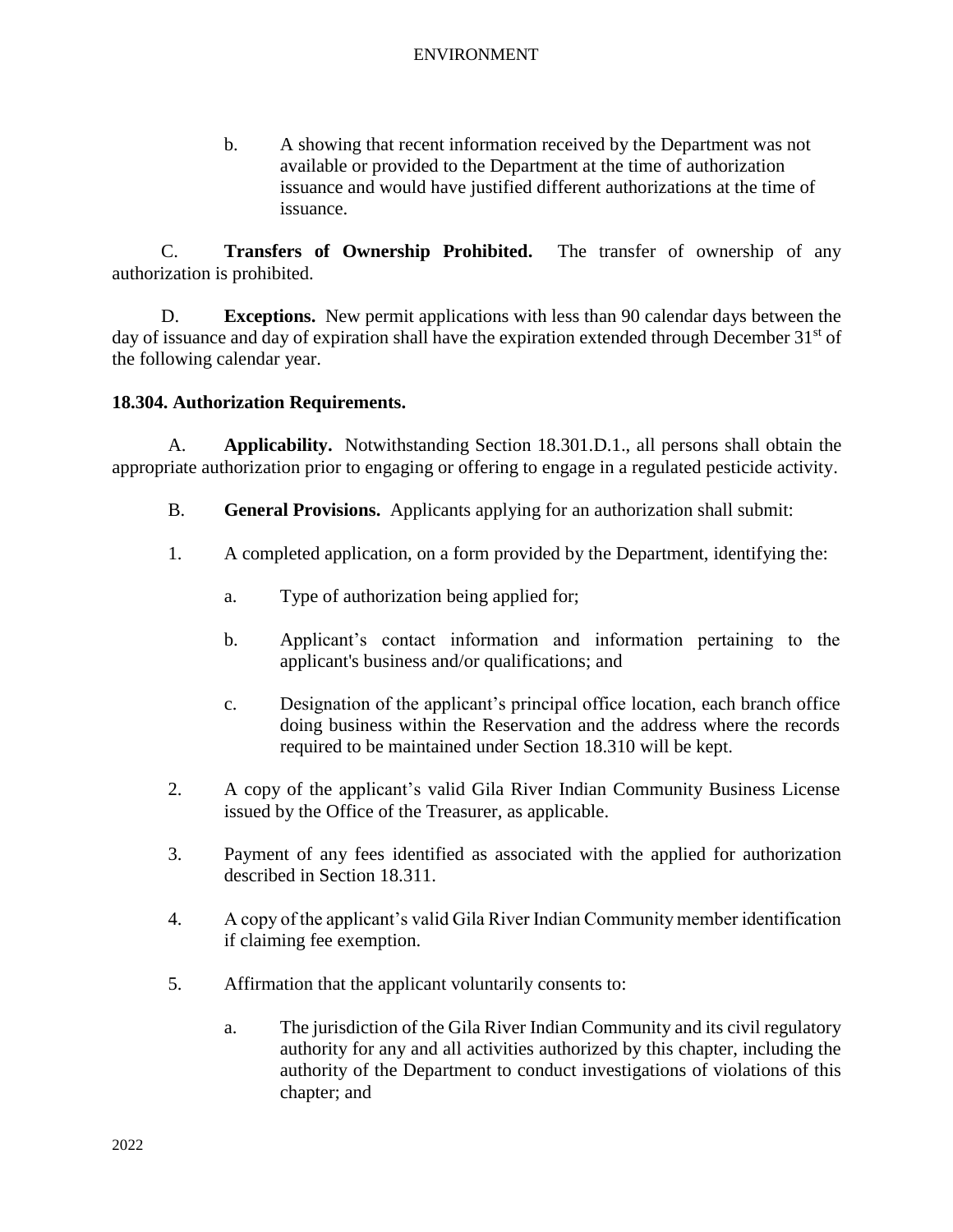- b. Submits to the jurisdiction of the administrative law judge or the Community Court for the express purpose of enforcement of this chapter.
- 6. Acknowledgement that the applicant:
	- a. Is in receipt of a copy of this chapter and that the applicant understands their duties and responsibilities as contained in this chapter and any conditions imposed during the authorization process; and
	- b. Understands that any person, including a person who is not an Indian, who knowingly violates any provision of this chapter may be assessed a civil penalty; that any person subject to the criminal jurisdiction of the Community may also be subject to criminal prosecution; and that any person who is not a member of the Community may also be subject to removal or exclusion under Title 8, Chapter 1, of the GRIC Code.
- 7. A signed and dated certification that the information contained in the application is true and accurate.

## C. **Pesticide Use Permit.**

- 1. Persons who use or contract the use of a pesticide shall possess a valid Pesticide Use Permit prior to conducting the use of the pesticide in either of the following categories:
	- a. Agricultural Use; or
	- b. Non-Agricultural Use.
- 2. Applicants shall submit proof of financial responsibility to cover claims of injury, illness, death, or property damage or other liability resulting from pesticide use. Such proof shall consist of a certificate of liability insurance or a surety bond endorsed in favor of the Community and shall be maintained at all times in the amount of at least \$100,000 for property damage, \$1,000,000 for personal death, injury or illness, and \$1,000,000 for public liability.
- 3. Agricultural Establishment applicants shall also submit a map indicating the land to which the applicant intends to apply or have pesticides applied. The map shall have a unique identifier for each farm field and indicate the size of each farm field in acres.

## D. **Producer & Restricted Use Dealer Registration.**

1. Persons who produce a pesticide or sell a restricted use pesticide shall possess a valid registration prior to conducting the production or sale thereof.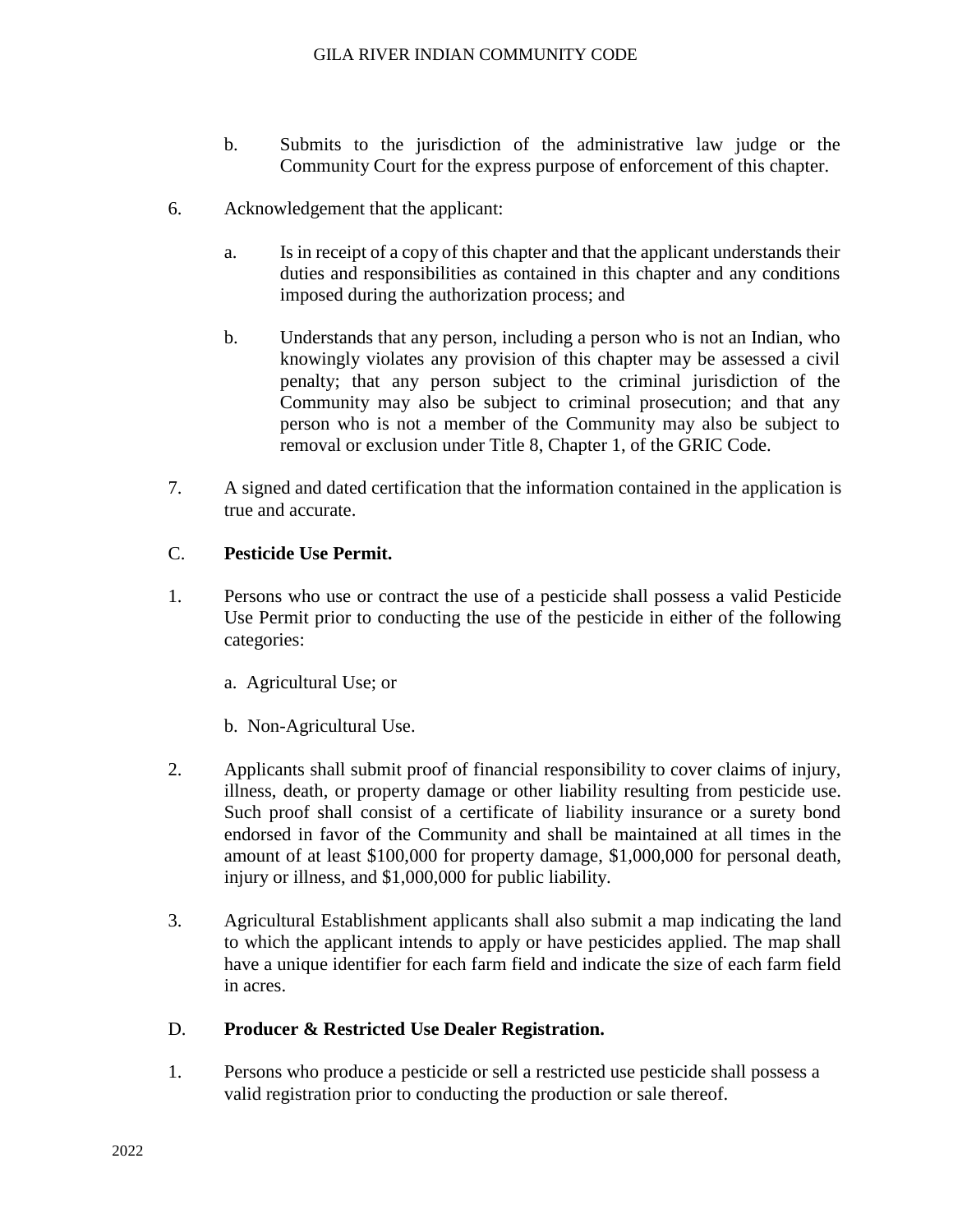- 2. Producer applicants shall also submit a:
	- a. Valid establishment number issued to the producing establishment by the EPA; and
	- b. Listing of pesticides being produced, each pesticide's EPA registration number, and a complete copy of each pesticide's label.

E. **Community Applicator Certification.** Applicants shall also submit a photocopy of their valid:

- 1. Community member identification; or
- 2. Community employee, enterprise or other identification to verify applicability as determined by the Department.

## F. **Community Certified Applicator Certification.**

- 1. Applicants shall also submit a photocopy of the valid supporting certification issued by a tribal, state or federal agency that has been authorized by the EPA pursuant to 40 C.F.R. Part 171 for the restricted use categories requested.
- 2. Applicants shall identify the restricted use categories they seek certification in from among the following:
	- a. Agricultural pest control.
		- 1. Crop Pest Control. This category includes commercial applicators using or supervising the use of restricted use pesticides in production of agricultural crops, including without limiting the foregoing, tobacco, peanuts, cotton, feed grains, soybeans and forage; vegetables; small fruits; tree fruits and nuts; as well as on grasslands and non-crop agricultural lands.
		- 2. Livestock Pest Control. This category includes commercial applicators using or supervising the use of restricted use pesticides on animals, including without limiting the foregoing, beef cattle, dairy cattle, swine, sheep, horses, goats, poultry, and livestock, and to places on or in which animals are confined. Doctors of veterinary medicine engaged in the business of applying pesticides for hire, publicly holding themselves out as pesticide applicators, or engaged in large-scale use of pesticides are included in this category.
	- b. Forest pest control. This category includes commercial applicators using or supervising the use of restricted use pesticides in forests, forest nurseries,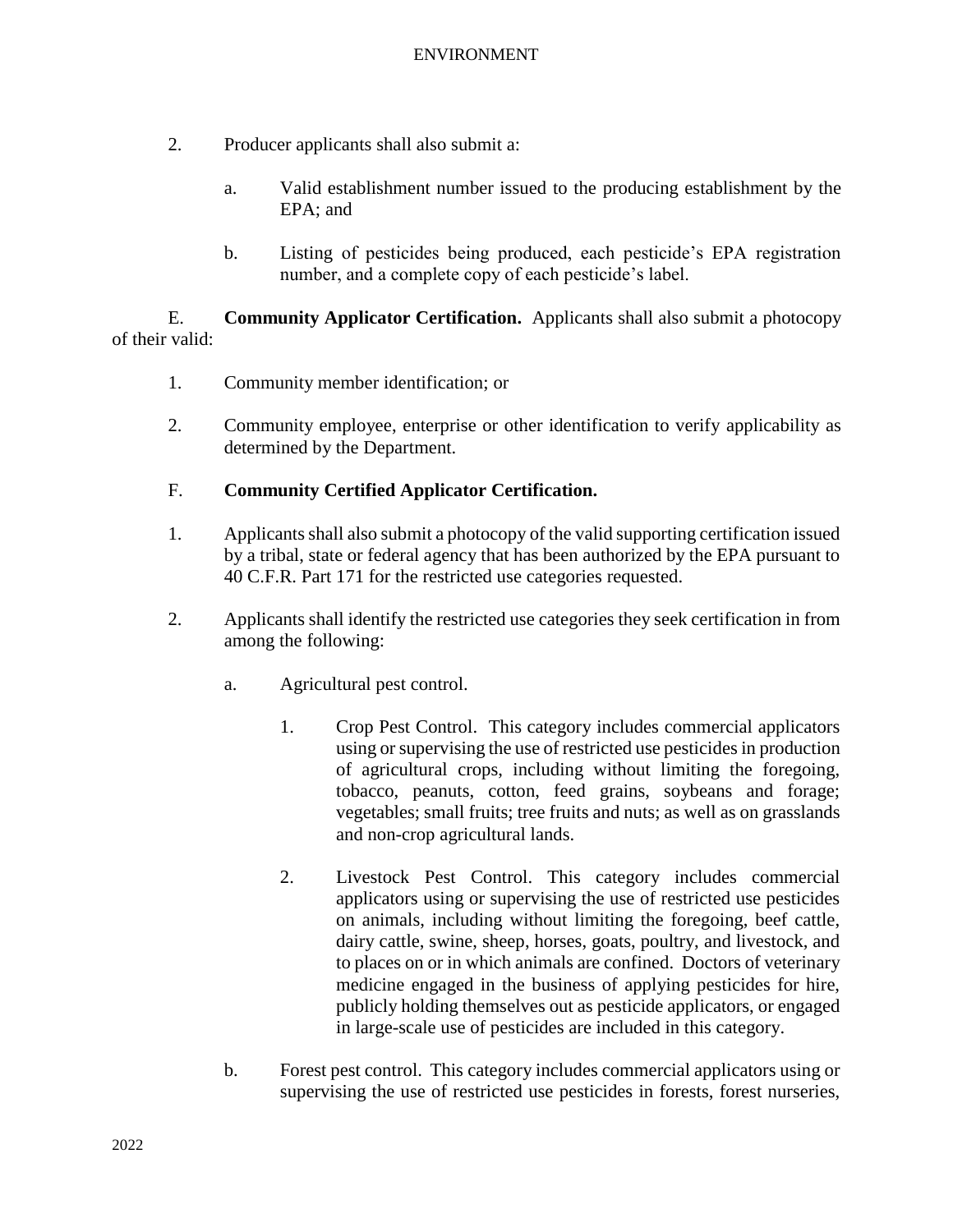### GILA RIVER INDIAN COMMUNITY CODE

and forest seed producing areas.

- c. Ornamental and turf pest control. This category includes commercial applicators using or supervising the use of restricted use pesticides to control pests in the maintenance and production of ornamental trees, shrubs, flowers, and turf.
- d. Seed treatment. This category includes commercial applicators using or supervising the use of restricted use pesticides on seeds.
- e. Aquatic pest control. This category includes commercial applicators using or supervising the use of any restricted use pesticide purposefully applied to standing or running water, excluding applicators engaged in public health related activities included in Section 18.304.F.2.h.
- f. Right-of-way pest control. This category includes commercial applicators using or supervising the use of restricted use pesticides in the maintenance of public roads, electric power lines, pipelines, railway rights-of-way or other similar areas.
- g. Industrial and institutional pest control. This category includes commercial applicators using or supervising the use of restricted use pesticides in, on, or around food handling establishments, human dwellings, institutions, such as schools and hospitals, industrial establishments, including warehouses and grain elevators, and any other structures and adjacent areas, public or private; and for the protection of stored, processed, or manufactured products.
- h. Public health pest control. This category includes state, federal or other governmental employees using or supervising the use of restricted use pesticides in public health programs for the management and control of pests having medical and public health importance.
- i. Regulatory pest control. This category includes state, federal or other governmental employees who use or supervise the use of restricted use pesticides in the control of regulated pests.
- j. Demonstration and research pest control. This category includes:
	- 1. Individuals who demonstrate to the public the proper use and techniques of application of restricted use pesticides or supervise such demonstration; and
	- 2. Persons conducting field research with pesticides, and in doing so, use or supervise the use of restricted use pesticides. Included in the first group are such persons as extension specialists and county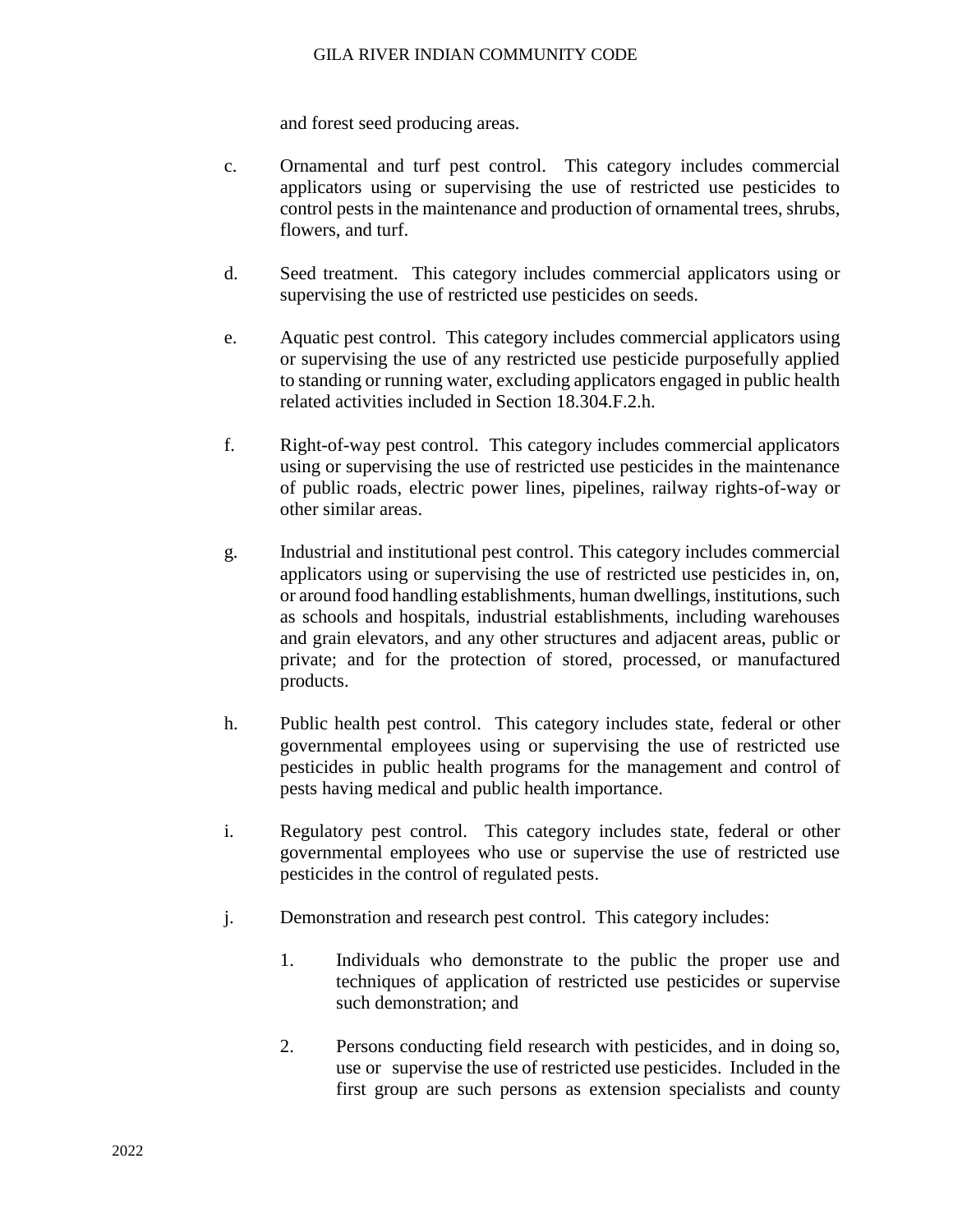agents, commercial representatives demonstrating pesticide products, and those individuals demonstrating methods used in public programs. The second group includes: state, federal, commercial and other persons conducting field research on or utilizing restricted use pesticides.

- k. Sodium cyanide predator control. This pest control category applies to commercial applicators who use or supervise the use of sodium cyanide in a mechanical ejection device to control regulated predators.
- l. Sodium fluoroacetate predator control. This pest control category applies to commercial applicators who use or supervise the use of sodium fluoroacetate in a protective collar to control regulated predators.
- m. Soil fumigation. This category applies to commercial applicators who use or supervise the use of a restricted use pesticide to fumigate soil.
- n. Non-soil fumigation. This category applies to commercial applicators who use or supervise the use of a restricted use pesticide to fumigate anything other than soil.
- o. Aerial pest control. This category applies to commercial applicators who use or supervise the use of restricted use pesticides applied by fixed or rotary wing aircraft.

# G. **Exemptions.**

- 1. The following shall be exempt from all authorization requirements:
	- a. Persons performing landscaping activities when:
		- 1. No more than one piece of pesticide application equipment is in use at the application site;
		- 2. The application equipment's collective capacity does not exceed four gallons of mixed herbicide;
		- 3. The person's primary service provided is not weed control; and
		- 4. Herbicides that that are sterilants, pre-emergents, or labeled with the words "restricted use" are not utilized.
	- b. Persons applying general use pesticides limited in scope to less than 0.25 acres of treated area for the educational purpose of training applicators.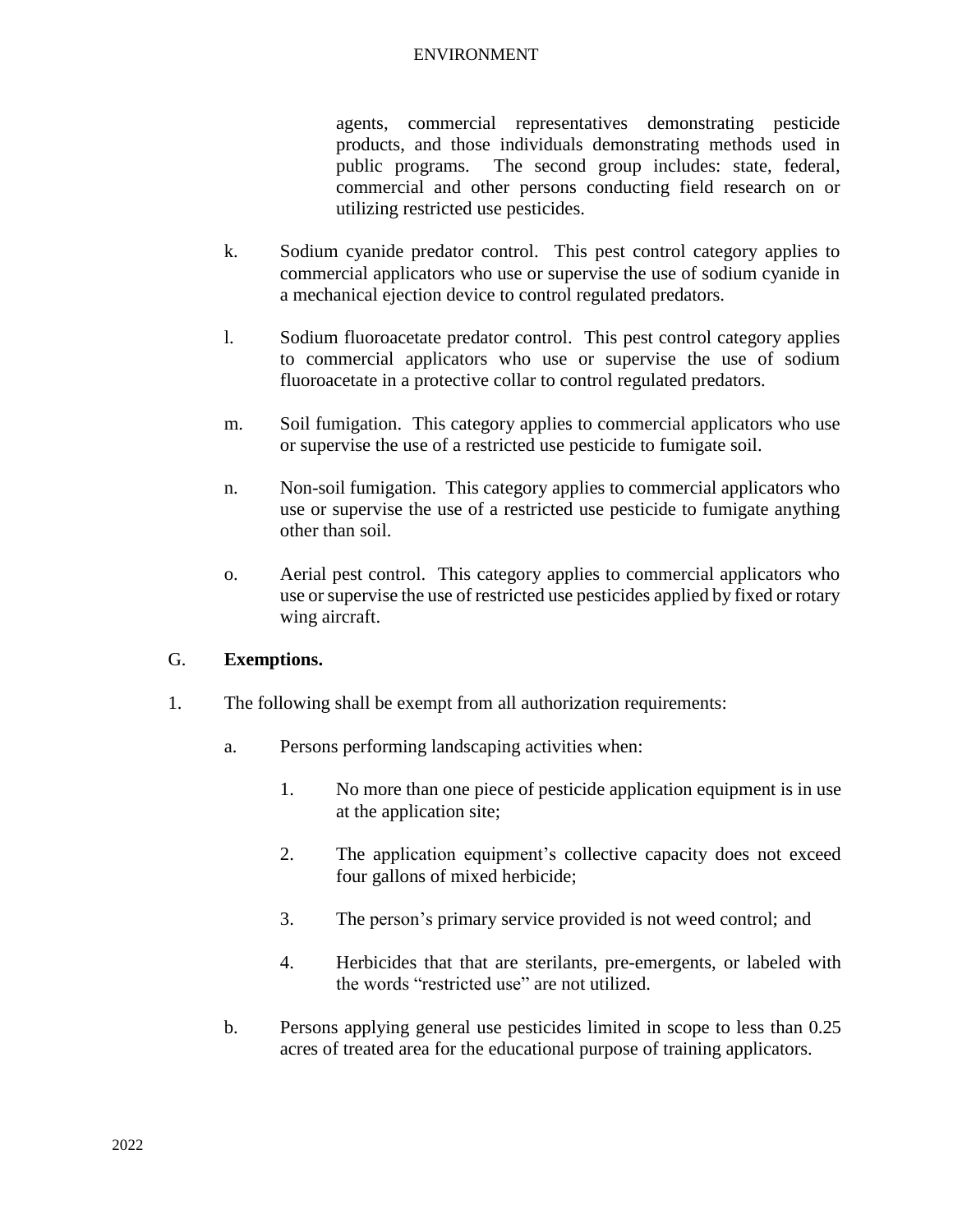- c. Persons who solely use non-restricted antimicrobial pesticides for routine custodial purposes, not to include specialized persons who provide large scale disinfection, remediation, or sanitation.
- d. Persons not defined as a Community Applicator who conduct nonagricultural general use applications on property owned or controlled by the person.
- 2. Community departments and entities are exempt from providing proof of financial responsibility.
- 3. Agricultural Establishments who conduct either agricultural or non-agricultural use applications on property owned or controlled by the Agricultural Establishment are exempt from providing proof of financial responsibility.

## **18.305. Pesticide Sales Requirements.**

#### A. **Applicability.**

1. This section is applicable to all persons who sell or offer to sell pesticides.

## B. **General Provisions.**

- 1. Any person who sells pesticides shall sell only pesticides that have an EPA registration number.
- 2. Persons selling a pesticide shall:
	- a. Possess a valid Restricted Use Pesticide Dealer registration prior to selling or offering to sell restricted use pesticides;
	- b. Only sell restricted use pesticides for use within the Reservation to a person authorized by the Department as verified by the persons' possession of a valid Community Certified Applicator credential; and
	- c. Store pesticides in accordance with Section 18.308, Pesticide Storage Requirements.

## **18.306. Pesticide Use Requirements.**

## A. **Applicability.**

- 1. Notwithstanding Section 18.301. D.1, this section applies to all persons who use an EPA-registered pesticide.
- B. **General Provisions.**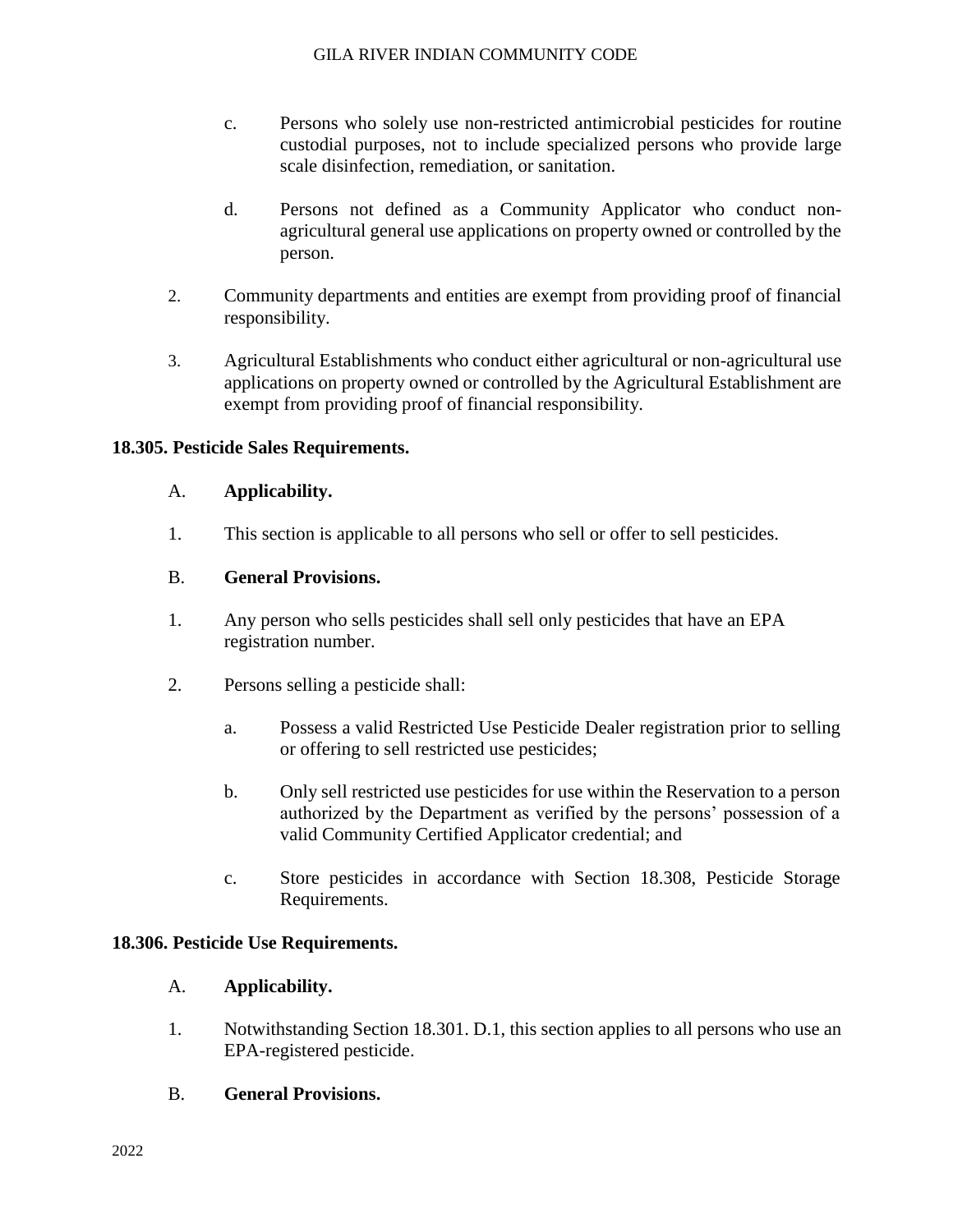- 1. Unless exempted from registration by the EPA, a person shall only use those pesticides registered by the EPA.
- 2. All applied products meeting the EPA definition of a pesticide requiring a pesticide label, must have said label affixed on the outside of the pesticide container. The label must be intact and legible to properly identify the contents of the container.
- 3. All persons shall have ready access to a label and a safety data sheet for each pesticide in use at all times.
- 4. Pesticides approved under the FIFRA,7 U.S.C. §§ 136c, 136p, 136v shall only be used in the Community if a person submits to the Department a use plan and receives from the Department an authorization approving the use of such pesticides by authorized persons in a manner identified in the plan.
- 5. At the location of use, persons using pesticides shall have ready access to the following:
	- a. Decontamination equipment: soap, not to include hand sanitizer; a minimum of one (1) gallon of water, and single use towels;
	- b. A change of clothing;
	- c. An emergency eyewash station capable of delivering gently running water at a rate of at least 0.4 gallons per minute for at least 15 minutes, or at least six gallons of water in containers suitable for providing a gentle eye-flush for about 15 minutes when applied pesticides require protective eyewear for use;
	- d. The name, address, and telephone number of the nearest emergency medical care facility or equivalent; and
	- e. A spill response action plan which identifies how the person would respond in the event of a spill to prevent, control or limit contamination of soil, water or other natural resources and the tools necessary to implement the plan.
- 6. Any person who uses any pesticide shall not allow the pesticide to drift onto a nontarget area or to come in contact with any person either directly or by drift.
- 7. The application of any pesticide shall not become a nuisance, as defined under the Nuisance Ordinance, GRIC Code § 8.1203, Acts Constituting Nuisance, and subject to the provisions and scope of the GRIC Code, Title 8, Chapter 12, Nuisances.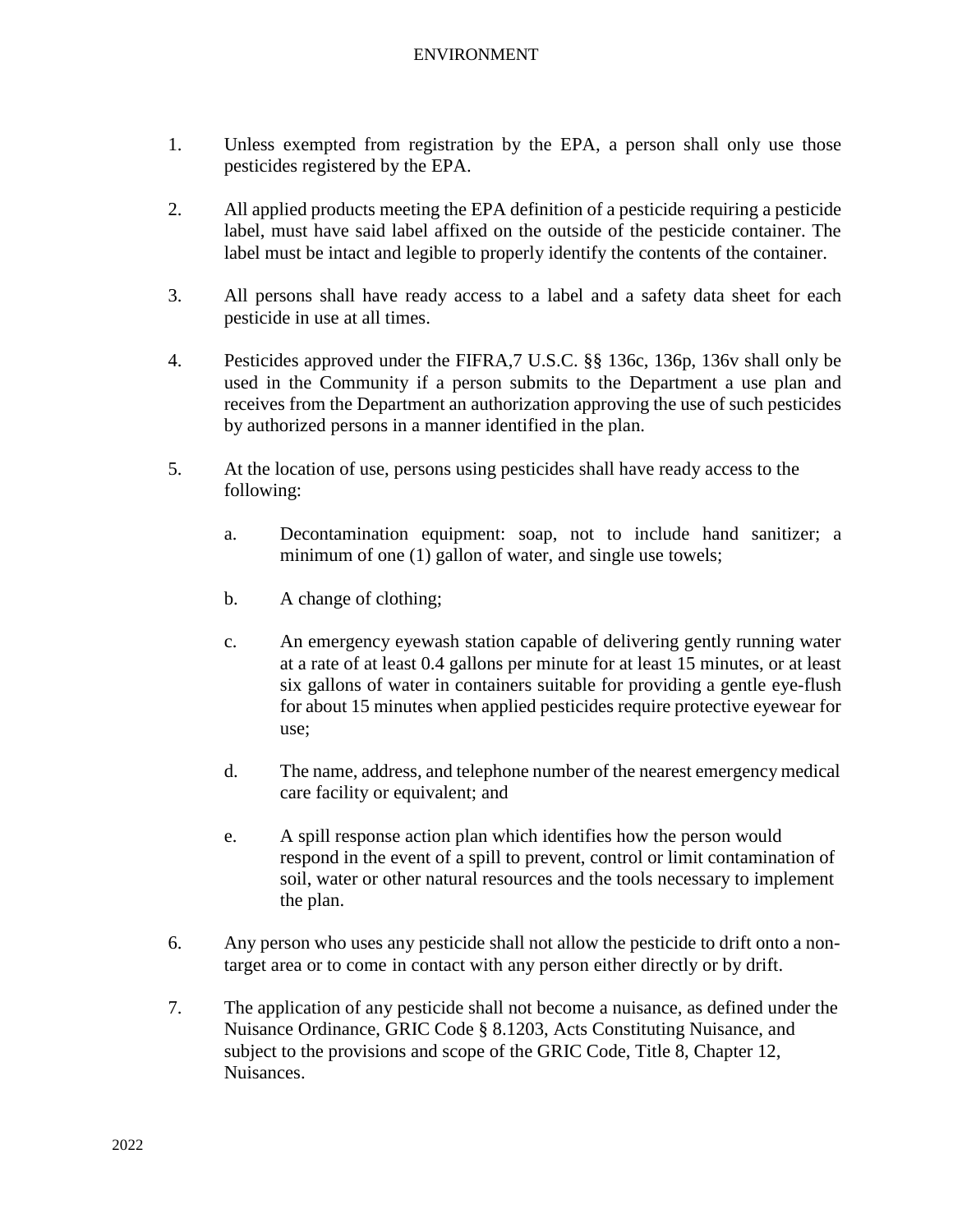## C. **General Use Pesticide Applications.**

1. Unless otherwise exempt under Section 18.304.G, Authorization Requirements, any person who uses a general use pesticide shall possess a valid Community Applicator authorization, a valid Certified Applicator authorization, or the equivalent training required under 40 C.F.R. 170, Worker Protection Standard, prior to the use of a general use pesticide.

## D. **Restricted Use Pesticide Applications.**

1. Any person who uses a restricted use pesticide shall possess a valid Community Certified Applicator authorization prior to the use of a restricted use pesticide.

## **18.307. Aerial Pesticide and Fertilizer Material Applications.**

## A. **Applicability.**

1. Notwithstanding Section 18.301. D.1, this section applies to all persons who apply an EPA-registered pesticide or fertilizer material aerially.

## B. **General Provisions.**

- 1. Persons applying pesticides or fertilizer material by air shall possess a valid Agricultural Aircraft Pilot License issued by the State of Arizona Department of Agriculture.
- 2. Persons applying pesticides or fertilizer material by air, shall provide notice at least eight (8) hours prior to the planned application to a system identified by the Department. Content of the notice shall include at a minimum:

a. Applicator's name;

b. Agricultural establishment's name;

b. Date and time of planned application;

c. Location of the planned application identified by the district number and field name; and

d. Identity of the product(s) being applied by trade name and EPA registration number as applicable.

3. Any person who applies pesticide or fertilizer material aerially shall not allow the pesticide or fertilizer material to move onto a non-target area or come into contact with any person.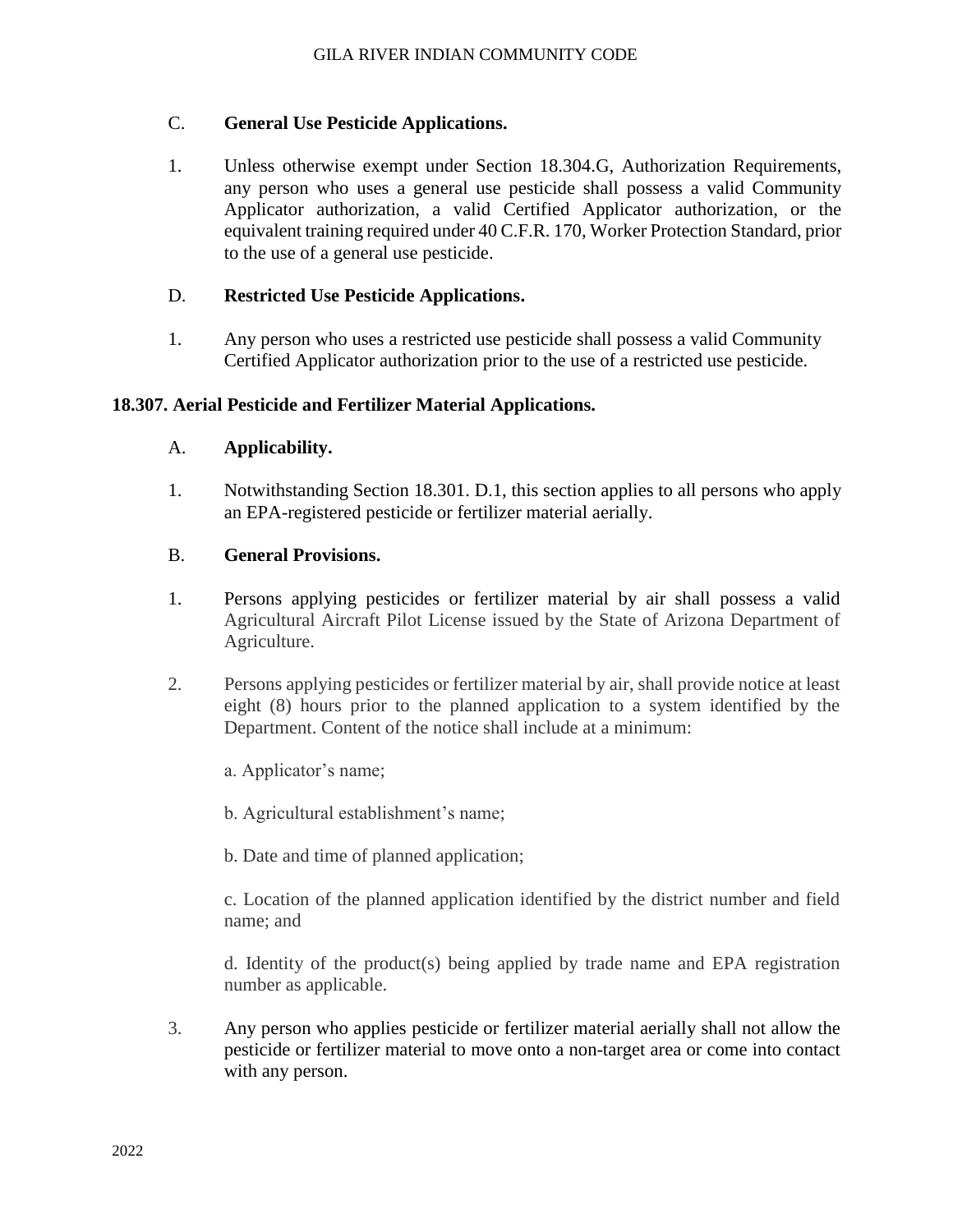- 4. The aerial application of a pesticide or fertilizer material shall not become a nuisance, as defined under the Nuisance Ordinance, GRIC Code § 8.1203, Acts Constituting Nuisance, and subject to the provisions and scope of the GRIC Code, Title 8, Chapter 12, Nuisances.
- 5. Persons shall not apply pesticides or fertilizer material aerially:
	- a. Within one-quarter  $(½)$  mile of any permanently or intermittently occupied building or areas commonly utilized for mass gatherings.

Waivers will be considered in accordance with Section 18.317 when explicit written permission is given by all legal owner(s) of the building to infringe upon the one-quarter  $(½)$  mile restriction or the building is legally owned and operated by the person(s) requesting the aerial application.

- b. Within five hundred (500) feet of an operating school bus.
- c. Within one hundred (100) feet of any person.
- e. Whenever the wind velocity exceeds five miles per hour, unless the pesticide label specifies a different wind speed.
- f. Over the surface of or in waters of the United States as defined in 40 C.F.R. § 120.2.

## **18.308. Pesticide Storage Requirements.**

A. **Applicability.** Notwithstanding Section 18.301.D.1, this section applies to any condition in which a pesticide is placed or left in a location for preservation, disposal or later use in excess of 72 hours.

## B. **General Provisions.**

- 1. All stored chemicals meeting the EPA definition of a pesticide requiring a pesticide label must have said label affixed on the outside of the pesticide container. The label must be intact and legible to properly identify the contents of the container.
- 2. Pesticides shall be stored in strict conformity with the label and labeling of the EPAregistered pesticide.
- 3. Stored service containers which contain a pesticide shall have affixed to the service container a durable and legible label or tag that lists the:
	- a. Brand or trade name of the pesticide;
	- b. EPA registration number;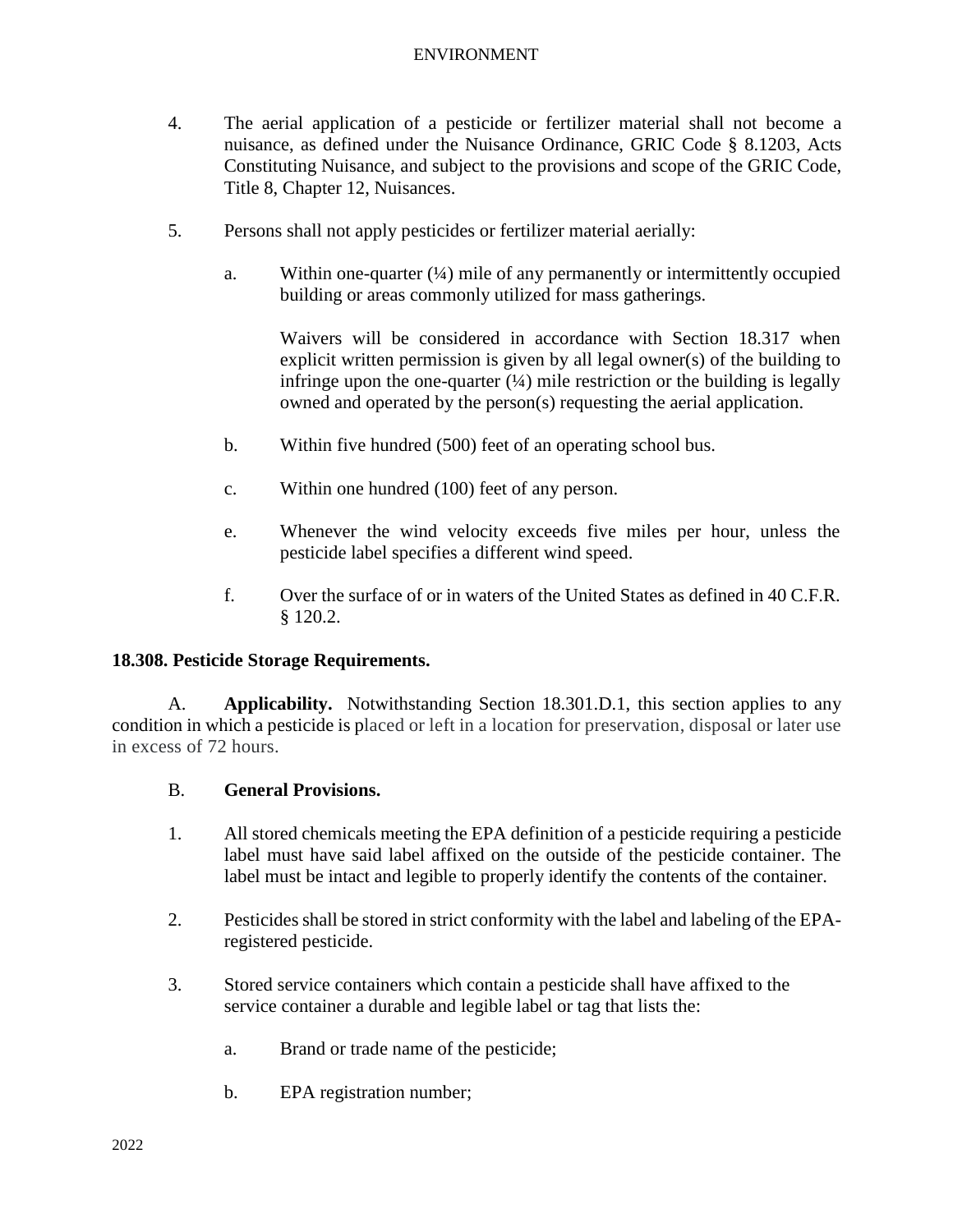#### GILA RIVER INDIAN COMMUNITY CODE

- c. Name and percentage of the active ingredient;
- d. Dilution;
- e. EPA-assigned signal word (danger, warning, or caution) for the registered label; and
- f. Phrase "KEEP OUT OF REACH OF CHILDREN."
- 4. Pesticides are prohibited from being stored:
	- a. In a manner that is accessible to unauthorized persons;
	- b. In a manner that places the pesticide in either direct contact with or in a location which could contaminate a product meant for human or animal consumption;
	- c. In any container or in any way that could cause any person to reasonably mistake the contained pesticide for a product meant for human or animal consumption;
	- d. Above or below incompatible chemicals;
	- e. In a manner which exposes the pesticide to direct sunlight or rain; or
	- f. In a manner in which spilled pesticide could cause contamination of soil, water, or other natural resources.
- 5. Persons shall have ready access to the following at the location of pesticide storage:
	- a. Decontamination equipment: soap, a minimum of one (1) gallon of water and single use towels;
	- b. An emergency eyewash station capable of delivering gently running water at a rate of at least 0.4 gallons per minute for at least 15 minutes, or at least six gallons of water in containers suitable for providing a gentle eye-flush for about 15 minutes when stored pesticides require protective eyewear for use;
	- c. The name, address, and telephone number of the nearest emergency medical care facility or equivalent;
	- d. A spill response action plan which identifies how the person would respond in the event of a spill to prevent, control or limit contamination of soil, water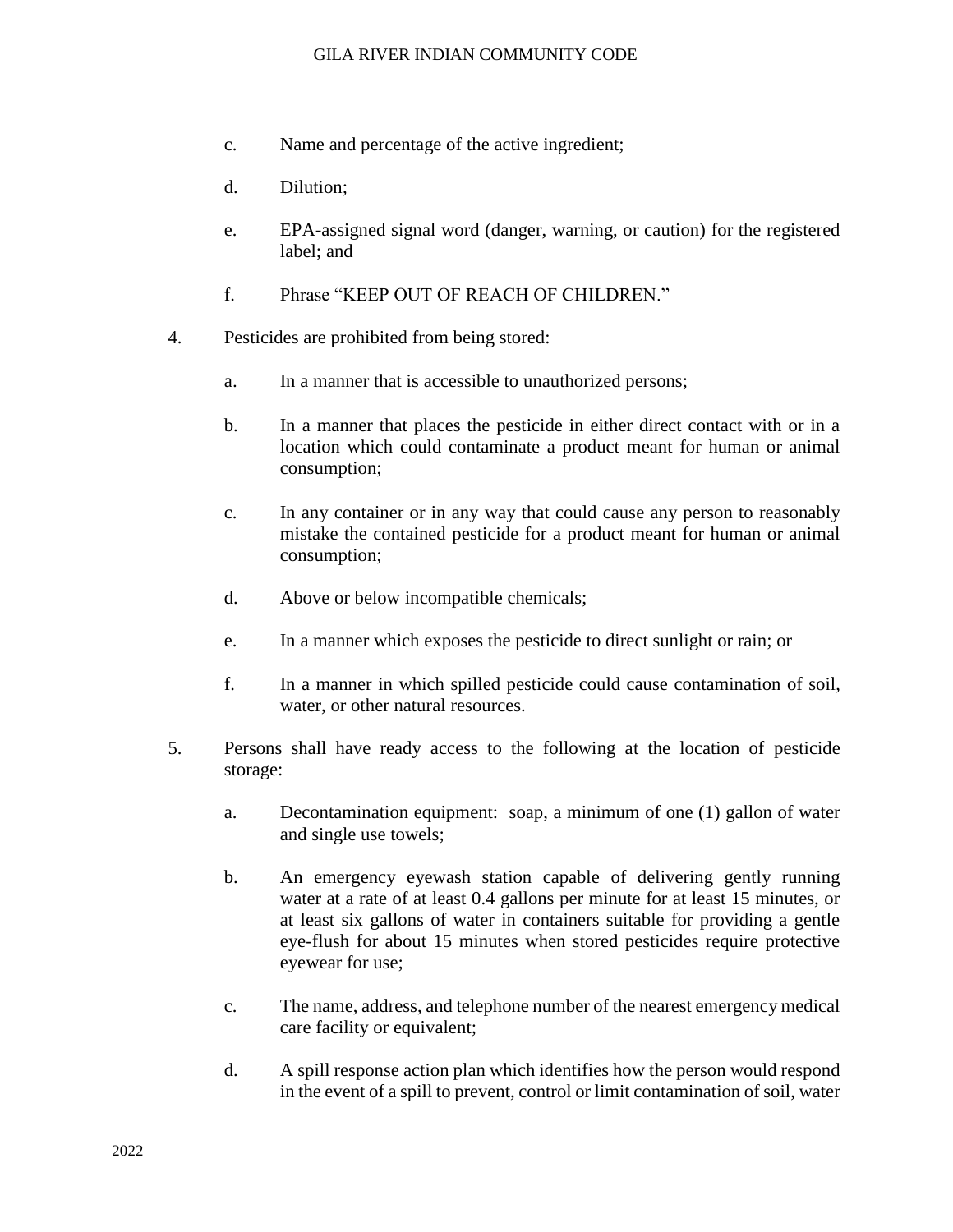or other natural resources and the tools necessary to implement the plan;

- e. A specimen label and safety data sheet for each pesticide stored at all times; and
- f. Signage conspicuously placed within five (5) feet that warns individuals that pesticides are stored inside.

### **18.309. Recordkeeping Requirements.**

A. **Applicability.** Notwithstanding Section 18.301.D.1, this section is applicable to all persons who conduct pesticide applications or sell restricted use pesticides or devices.

### B. **General Provisions.**

- 1. All records shall be legible, true and accurately maintained.
- 2. Each person shall keep all records current and shall make such records available for inspection and copying by representatives of the EPA or the Department for a period of at least (2) years from the date of use, sale, or disposition of the pesticide.

### C. **General Use Pesticides.**

- 1. Persons who conduct a non-agricultural use application shall maintain records which contain:
	- a. Name and address of the person for whom the pesticide was applied, and a description or address of the site where the application occurred;
	- b. Date of the pesticide application;
	- c. Target pest or purpose of pesticide application;
	- d. Trade name or common name of the pesticide used and its EPA registration number;
	- e. Amount of pesticide applied, in terms of percent active ingredient and volume of diluted mixture or in terms of total amount of liquid concentrate, ready-to-use product, granular material, or bait stations; and
	- f. Name of the applicator who conducted the pesticide application.
- 2. Persons who conduct an agricultural use application shall maintain records which contain: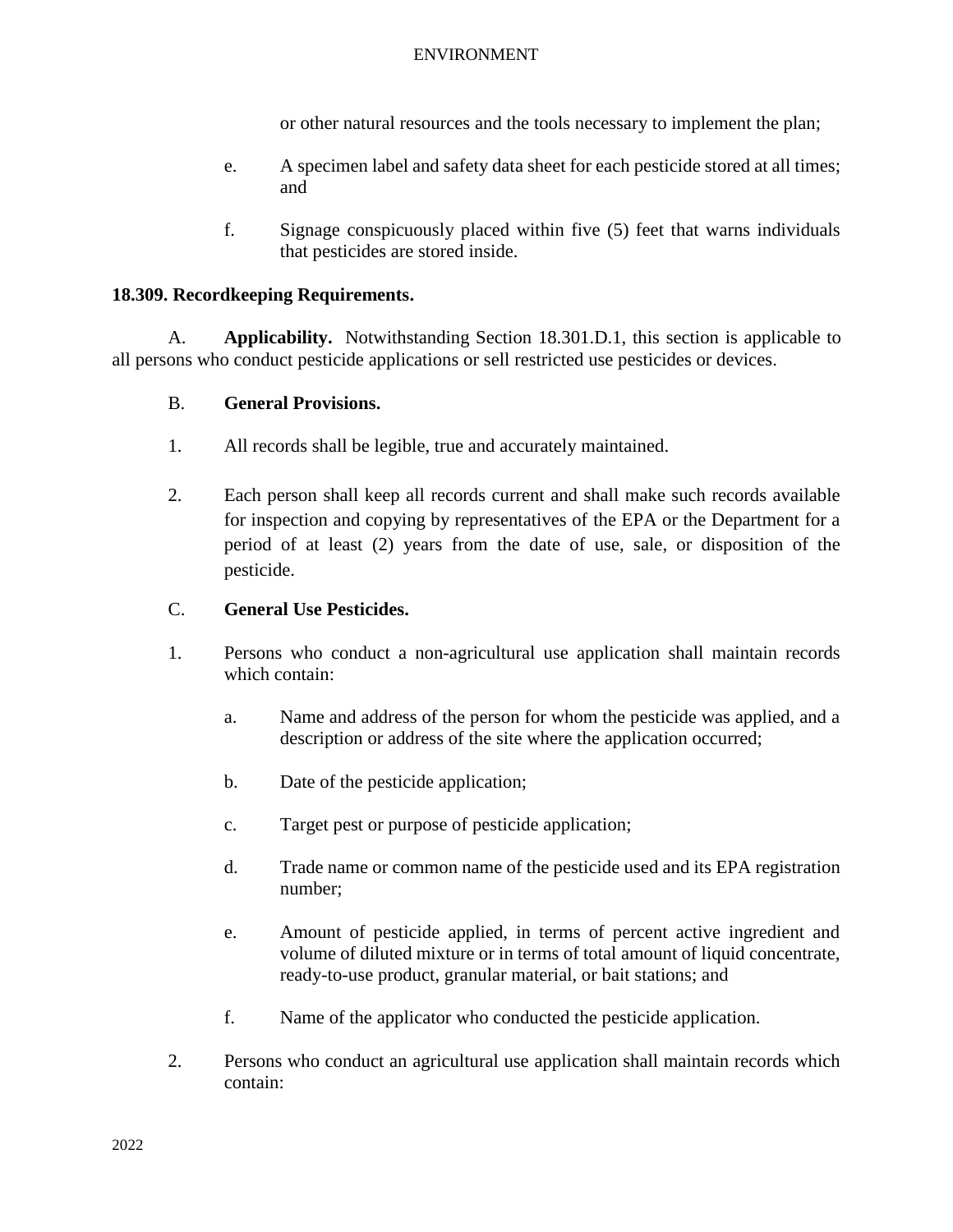#### GILA RIVER INDIAN COMMUNITY CODE

- a. Date the recommendation was written;
- b. Pest conditions present;
- c. Anticipated date of harvest;
- d. Restricted entry interval;
- e. Label days to harvest;
- f. Date recommended for the pesticide application;
- g. Specific site being treated;
- h. Township, range, and section of the site;
- i. Number of acres or sites in each section being treated;
- j. Additional field description, if any;
- k. Trade name and EPA registration number of the pesticide to be applied or number of the pesticide regulated under the FIFRA, 7 U.S.C. § 136p, to be applied;
- l. Rate and unit of measure per acre or dilution per 100 gallons;
- m. Total quantity of pesticide concentrate to be applied;
- n. Total acres to be treated and total volume per acre, or total number of sites to be treated;
- o. Supplemental label requirements;
- p. Method of pesticide application;
- q. Label restrictions or special instructions, if any;
- r. Anticipated pesticide delivery location;
- s. Name of the dealer;
- t. Name of the Agricultural Establishment upon whose site the pesticide will be applied;
- u. Name of the person making the application; and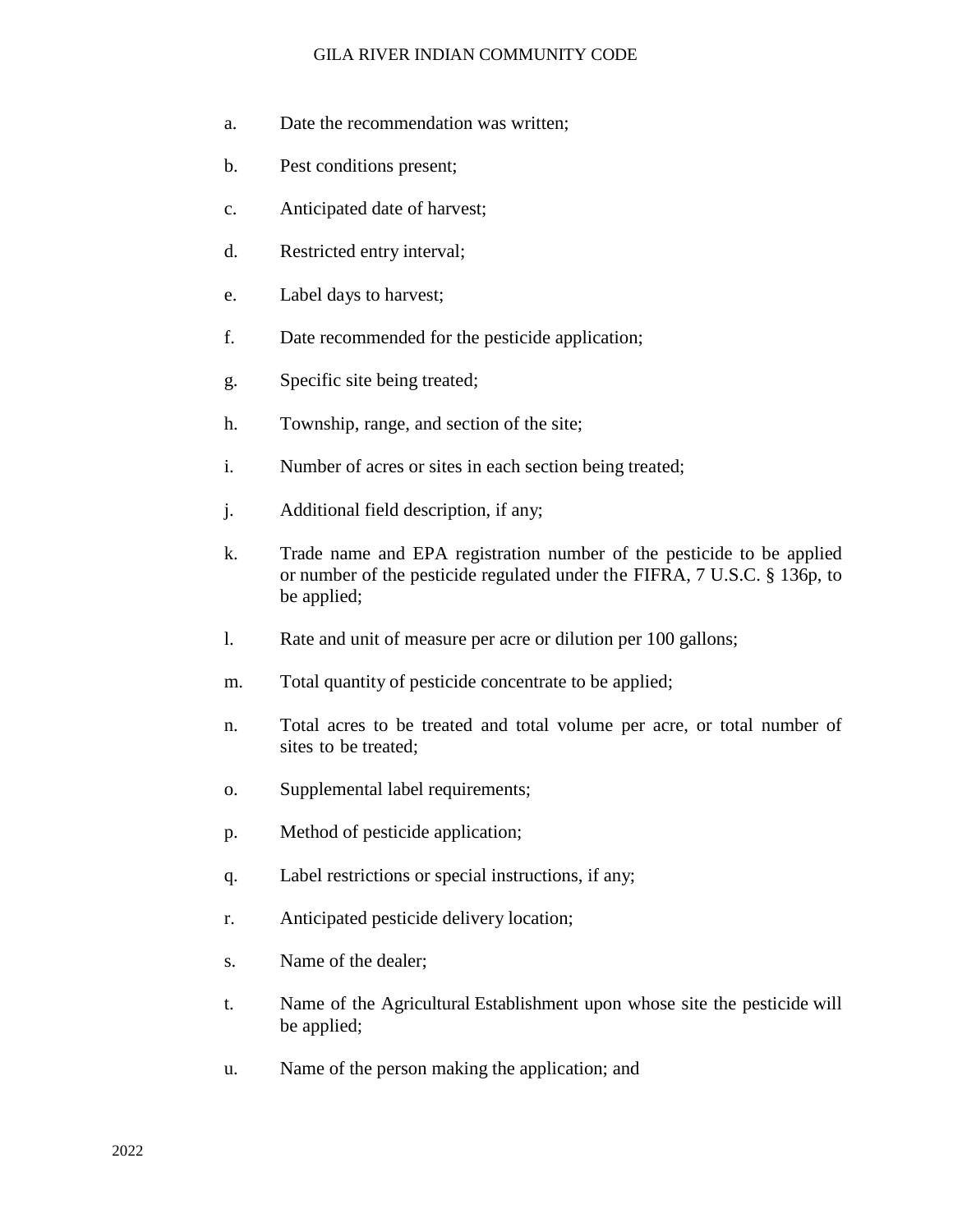v. Name and signature of the person making the recommendation.

## D. **Restricted Use Pesticides.**

- 1. Each person who applies or contracts with another person to apply a restricted use pesticide on property owned or operated by another person shall keep and maintain at their principal place of business a true and accurate record of the use of a restricted use pesticide which contains the:
	- a. Name and address of the person for whom the pesticide was applied;
	- b. Location of the pesticide application;
	- c. Target pest(s);
	- d. Specific crop or commodity, as appropriate, and site, to which the pesticide was applied;
	- e. Year, month, day, and time of application;
	- f. Trade name and EPA registration number of the pesticide applied;
	- g. Amount of the pesticide applied and percentage of active ingredient per unit of the pesticide used; and
	- h. Type and amount of the pesticide disposed of, method of disposal, date(s) of disposal, and location of the disposal site.

## E. **Restricted Use Pesticide Dealer.**

- 1. A dealer of a restricted use pesticide or device shall maintain at each individual dealership records of each transaction where a restricted use pesticide is made available for use by that dealership to a certified applicator. Record of each such transaction shall include the following information:
	- a. Name and address of the residence or principal place of business of each person to whom the pesticide was made available for use;
	- b. The certification number on the document evidencing that person's certification, the state (or other governmental unit) that issued the document, the expiration date of the certification, and the categories in which the applicator is certified, if appropriate;
	- c. The product name, EPA registration number, and, if any, the state special local need registration number granted under the FIFRA, 7 U.S.C. § 136p, on the label of the pesticide;
	- d. The quantity of the pesticide made available for use in the transaction; and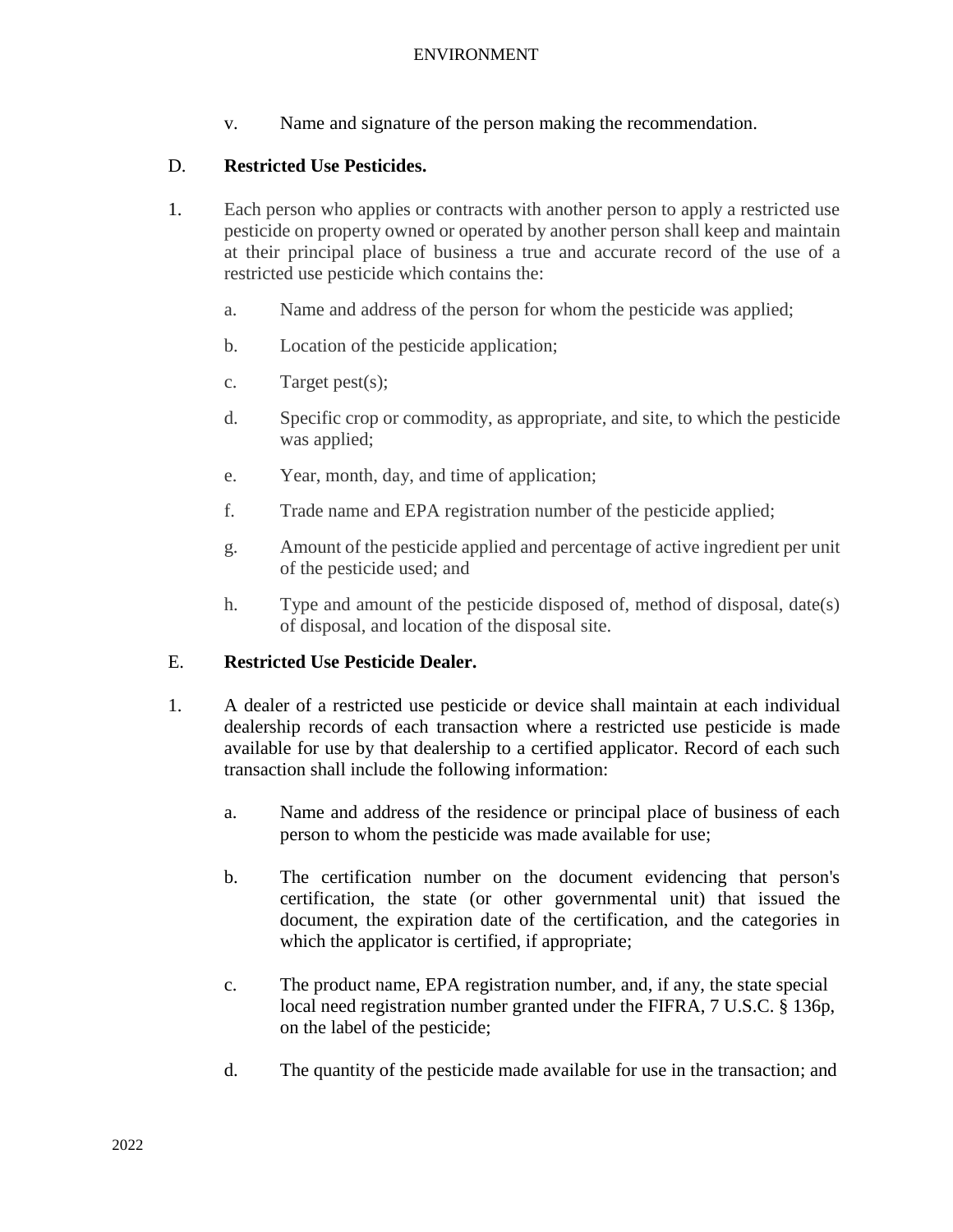- e. The date of the transaction.
- 2. No dealer may make a restricted use pesticide available to an uncertified person unless he can document that the restricted use pesticide will be used by a certified applicator, and he maintains the records required in this section. Each restricted use pesticide retail dealer shall maintain records at each individual dealership of each transaction where a restricted use pesticide was made available to an uncertified person for use by a certified applicator. Records of each such transaction shall include the following information:
	- a. The name and address of the residence or principal place of business of the uncertified person to whom the restricted use pesticide is made available for use by a certified applicator;
	- b. The name and address of the residence or principal place of business of the certified applicator who will use the restricted use pesticide;
	- c. The certified applicator's certification number, the state (or other governmental unit) that issued his certification document, the expiration date of the certification, and the categories in which the applicator is certified, if appropriate;
	- d. The product name, EPA registration number, and, if any, the state special local need registration number granted under the FIFRA, 7 U.S.C. § 136v, on the label of the pesticide;
	- e. The quantity of the pesticide made available for use in the transaction; and
	- f. The date of the transaction.

F. **Wood Destroying Organism.** Persons who conduct wood destroying organism applications shall also maintain records that include the type of construction and area of treatment expressed as square footage and linear footage.

G. **Exemptions.** The following persons are exempt from all recordkeeping requirements:

1. Persons who solely use antimicrobial pesticides.

## **18.310. Pesticide Application Record Reporting Requirements.**

#### A. **Applicability.**

This section is applicable to all persons subject to maintaining records under Section 18.309.A.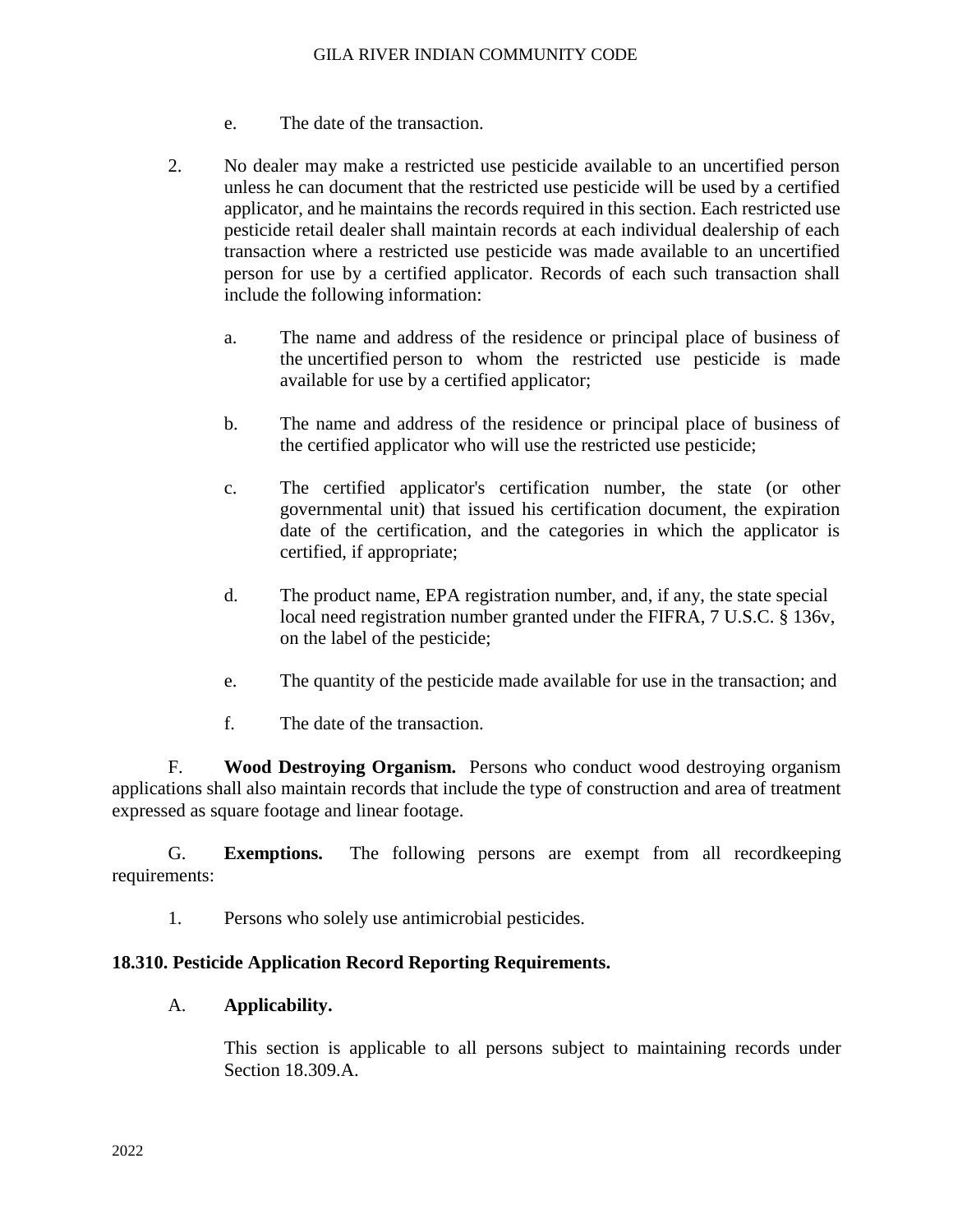# B. **General Provisions.**

1. Upon written request by the Department for the production of records, any person subject to reporting requirements under this chapter shall:

- a. Make the records available for review by the Department within 48 hours or by a later date specified by the Department; and
- b. Be available to interpret the submitted records if requested by the Department; and
- c. Persons who cannot timely comply with a request made under Section 18.309.B.2, shall provide written notice to the Department, indicating the reason for noncompliance, and request greater specificity regarding the information to be made available or additional time required to comply.
- 2. Completed records of the application shall be submitted to the Department on a form provided or acceptable by the Department where applicable, within 30 calendar days of completion by persons who conduct:
	- a. Agricultural applications;
	- b. Fumigation applications; or
	- c. Restricted use applications.
- 3. Persons who conduct non-agricultural applications to a residence or business shall provide a record of the completed application to their customer upon request by the customer.
- 4. Persons who conduct a wood destroying organism application shall also leave a treatment tag affixed at the location of treatment at the conclusion of the application.
- 5. Submitted records shall include all applicable information identified in Section 18.309.

# **18.311. Fees, Fines, and Program Income Account.**

# A. **Program Income Account.**

1. Fees and fines shall be deposited into an existing program income account designated for the administration and enforcement of this chapter.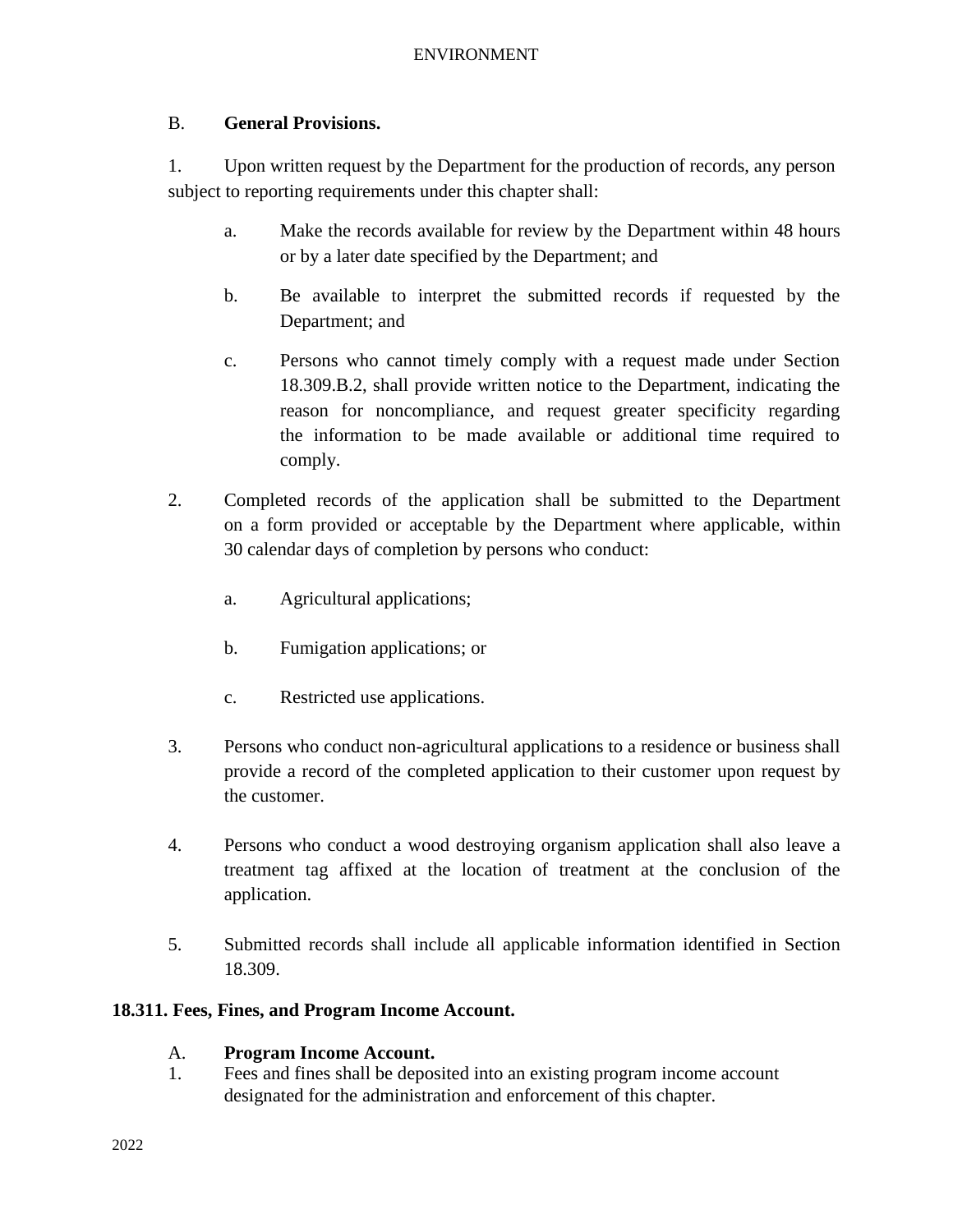- 2. Any monies contained in the account at the end of any fiscal year shall not revert to the general fund, but shall remain available for appropriation as provided in this section.
- B. **Fees.**
- 1. All fees shall be non-refundable.
- 2. Renewal applications received later than 30 calendar days after the expiration date of the authorization shall be subject to the new application fee schedule.
- 3. **Fees: Permit.** The person applying for a pesticide use permit shall submit fees with the application according to the following schedule:

| <b>Type of Pesticide Use Permit</b> | <b>New Application Fee</b> | <b>Renewal</b><br><b>Application</b><br>Fee |
|-------------------------------------|----------------------------|---------------------------------------------|
| Agricultural Use                    | \$150                      | \$100                                       |
| Non-Agricultural Use                | \$150                      | \$100                                       |

4. **Fees: Registration**. Persons applying for the following types of registrations shall submit fees with the application according to the following schedule:

| <b>Type of Registration</b>      | <b>New Application Fee</b> | <b>Application</b><br><b>Renewal</b><br>Fee |
|----------------------------------|----------------------------|---------------------------------------------|
| Producer                         | \$ 200                     | \$150                                       |
| Dealer: Restricted Use Pesticide | \$200                      | \$150                                       |

C. **Fees: Certification**. Persons applying for the following types of certifications shall submit fees with the application according to the following schedule:

| Type of Certification                 | New Application Fee   Renewal | Fee  | <b>Application</b> |
|---------------------------------------|-------------------------------|------|--------------------|
| <b>Community Certified Applicator</b> | \$25                          | \$15 |                    |

D. **Fines.** All fines shall be administered in accordance with an approved Enforcement and Response Policy while calculated by the use of an Administrative Civil Penalty Matrix.

E. **Exemptions.** Community departments and entities; Community member owned businesses; Community members; any governmental jurisdiction; as well as any person employed within, are exempt from all fees.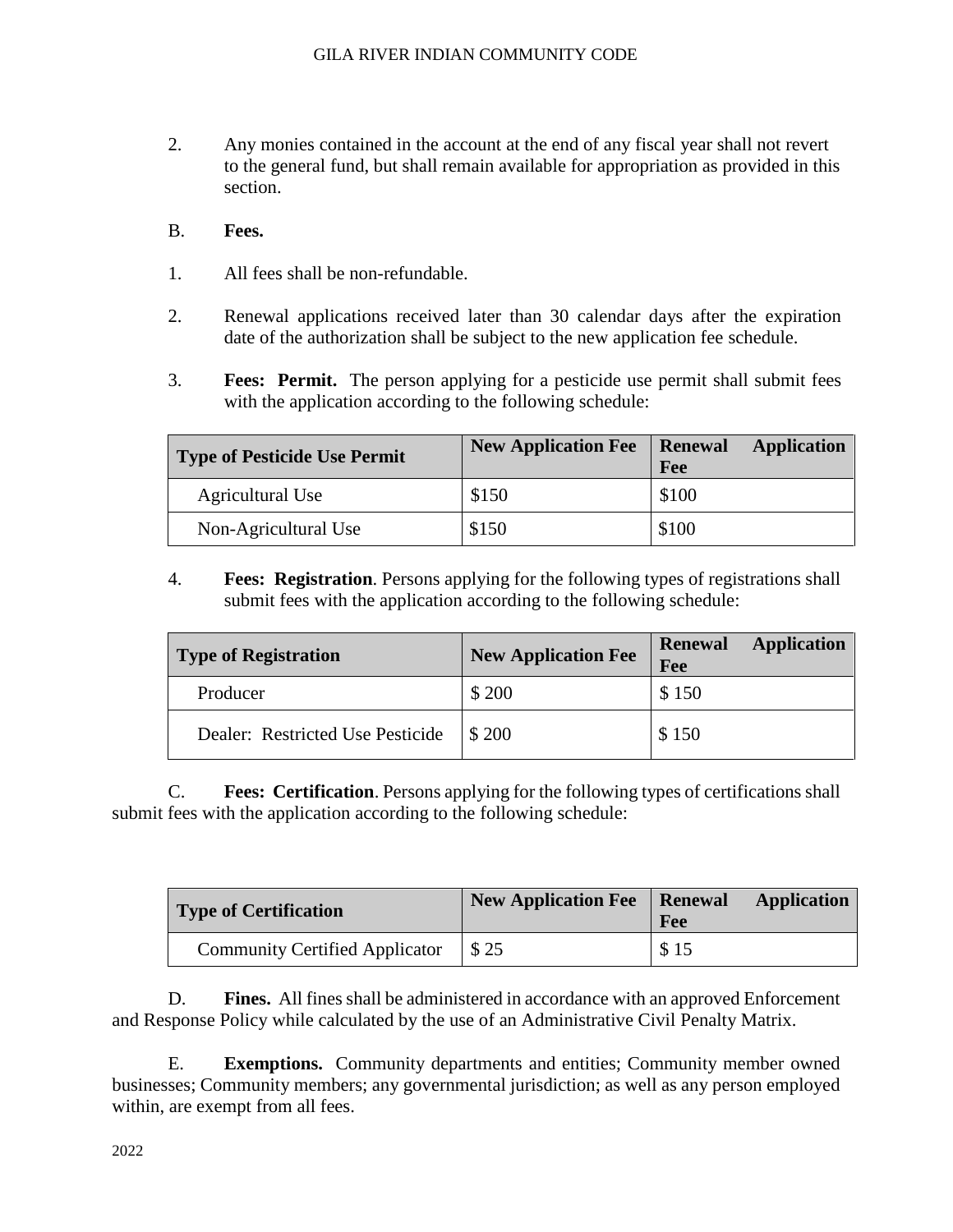**18.312. Inspections.** Inspections shall be conducted in accordance with an approved Neutral Inspection Scheme.

## A. **Right of Entry.**

- 1. Department representatives shall be permitted to enter upon any structure, property, site, or any part thereof, for the purpose of conducting inspections, investigations, observations, sampling, records examination and any other reasonable actions necessary to evaluate compliance with this chapter.
- 2. Inspections shall be conducted at the discretion of Department representatives and may be conducted with no prior notice.

B. **Ready Access.** Department representatives shall be provided immediate access to all points on any property for the purposes of inspection, sampling, records examination, and any other reasonable actions for determining compliance of this chapter.

## C. **Administrative Inspection Warrants.**

- 1. In the event that consent to entry is withheld or consent is otherwise barred, the Department may obtain an administrative inspection warrant from a judge of the Community Court. A judge of the Community Court, upon proper oath or affirmation showing probable cause, may issue warrants for the purpose of conducting administrative inspections or investigations as part of a general plan of inspection or investigation under this chapter or if there is probable cause to believe that a violation of this chapter or of authorizations issued pursuant to this chapter has occurred or is occurring, including seizures of property appropriate to the inspections. For purposes of the issuance of administrative inspection warrants, probable cause exists upon showing a valid public interest in the effective enforcement of this chapter or regulations hereunder, sufficient to justify administrative inspection of the area, premises, building, or conveyance in the circumstances specified in the application for the warrant.
- 2. A warrant shall be issued only upon an affidavit of an employee of the Department having knowledge of the facts alleged, sworn to before the judge and establishing the grounds for issuing the warrant. If the judge is satisfied that grounds for the application exist or that there is probable cause to believe the grounds exist, the judge shall issue a warrant identifying the area, premises, building, or conveyance to be inspected, the purpose of the inspection, and, if appropriate, the type of property to be inspected, if any. The warrant shall:
	- a. State the grounds for its issuance and the name of each person whose affidavit has been taken in support of the warrant;
	- b. Be directed to an employee authorized by the Department to execute it;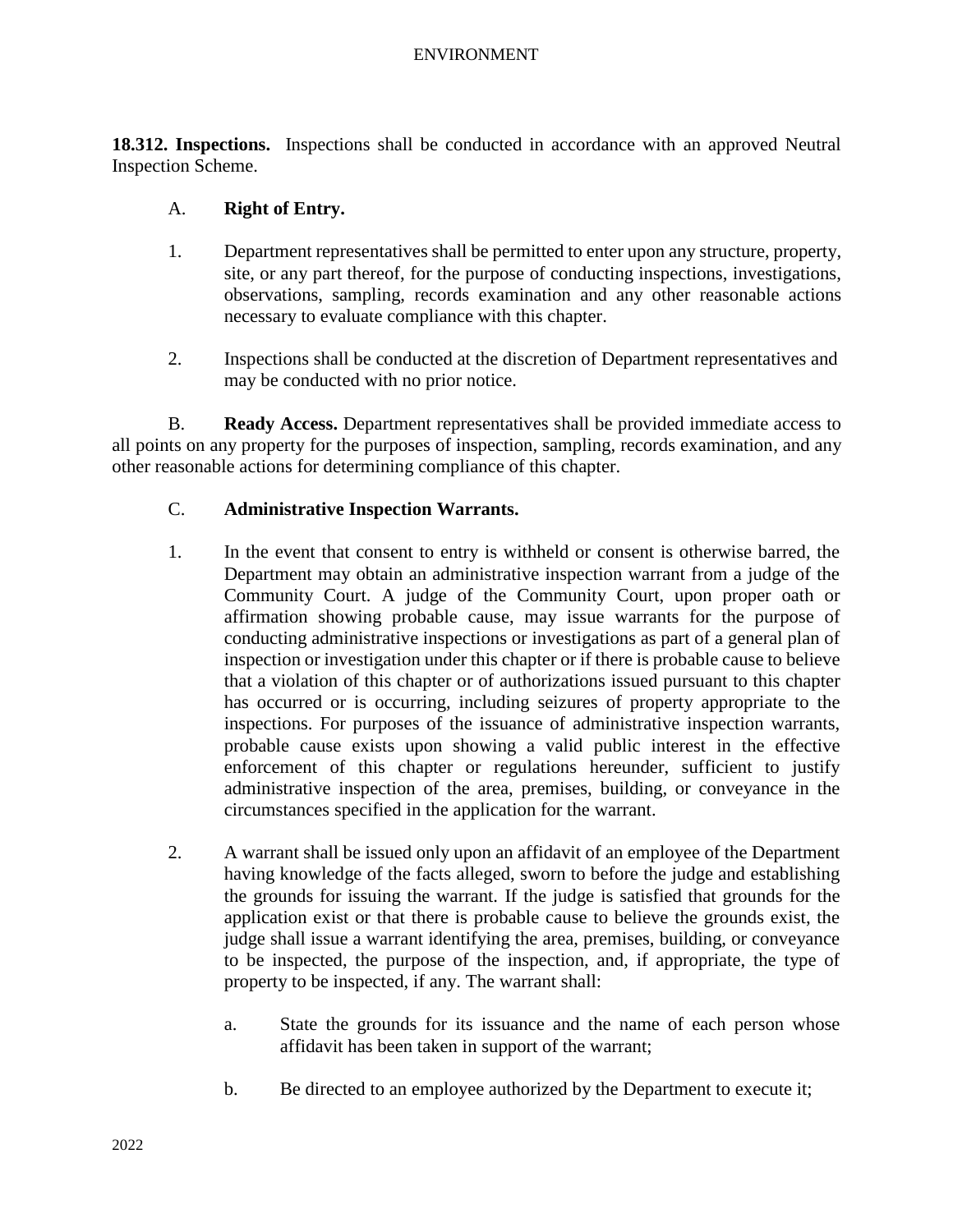- c. Command the person to whom it is directed to allow the inspection of the area, premises, building, or conveyance identified for the purpose specified and, if appropriate, direct the seizure of the property specified;
- d. Identify the item or types of property to be seized, if any; and
- e. Direct that it be served during normal business hours and designate the judge to whom it shall be returned.
- 3. A warrant issued pursuant to this section must be executed and returned within ten calendar days of its date unless, upon a showing of a need for additional time, the court orders otherwise. If property is seized pursuant to a warrant, a copy of the warrant shall be given to the person from whom or from whose premises the property is seized, together with a receipt for the property seized. The return of the warrant to the Community Court shall be made promptly, accompanied by a written inventory of any property seized. The inventory shall be made in the presence of the person executing the warrant and the person from whose possession or premises the property was seized, if present, or in the presence of at least one credible person other than the person executing the warrant. A copy of the inventory shall be delivered to the person from whom or from whose premises the property was seized and to the applicant for the warrant.
- 4. The judge who has issued a warrant shall attach a copy of the return and all papers returnable in connection with the warrant and file them with the clerk of the court in which the inspection was made.
- 5. In the event entry continues to be withheld or barred, the Department may exercise its right to suspend or revoke a person's authorization pursuant to Section 18.313.B., or pursue other penalties as provided for under this chapter.

## **18.313. Civil Enforcement.**

## A. **General Provisions.**

- 1. The Department is authorized to administer enforcement measures and levy penalties in accordance with an approved Enforcement Response Policy with Administrative Civil Penalty Matrix.
- 2. The enforcement measures available to the Department to achieve compliance include but are not limited to:
	- a. Informal measures:
		- 1. Opportunity to correct; and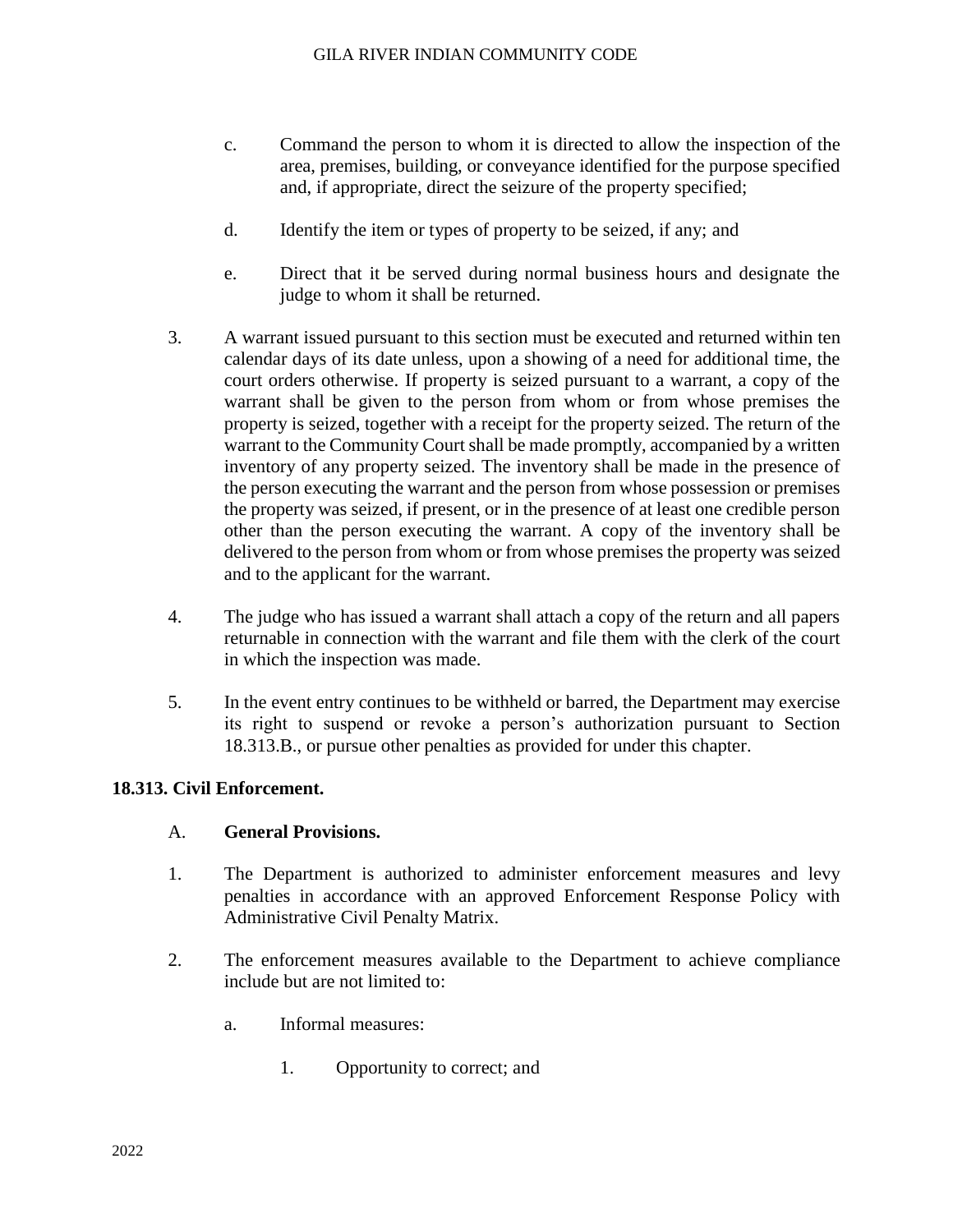- 2. Notice of violation.
- b. Formal measures:
	- 1. Administrative compliance order.
- c. Assessment of civil penalties; or
- d. Referral to the EPA to pursue federal civil or criminal enforcement measures.
- 3. Nothing herein shall preclude the Department from taking immediate action in response to an imminent or substantial endangerment to human health or the environment.

#### B. **Denial, Suspension, or Revocation.**

- 1. Denial. The Department may deny an authorization if the application demonstrates that the applicant does not meet or is incapable of meeting the requirements of this chapter or has had a similar authorization revoked within the three years prior to the date of the application.
- 2. Suspension or revocation.
	- a. The Department may suspend or revoke an authorization issued under this chapter for good cause, including, but not limited to:
		- 1. Failure to notify the Department of significant changes to the authorized person or activity;
		- 2. Misrepresentation, submittal of false or inaccurate information, or failure to fully disclose all relevant facts in an authorization application;
		- 3. Failure to provide timely notice or submit records or other information to the Department as required under this chapter;
		- 4. Refusing to allow the Department timely inspection of the premises and records;
		- 5. Failure to meet compliance schedules;
		- 6. Violation of any requirement set forth or any terms or conditions of an authorization;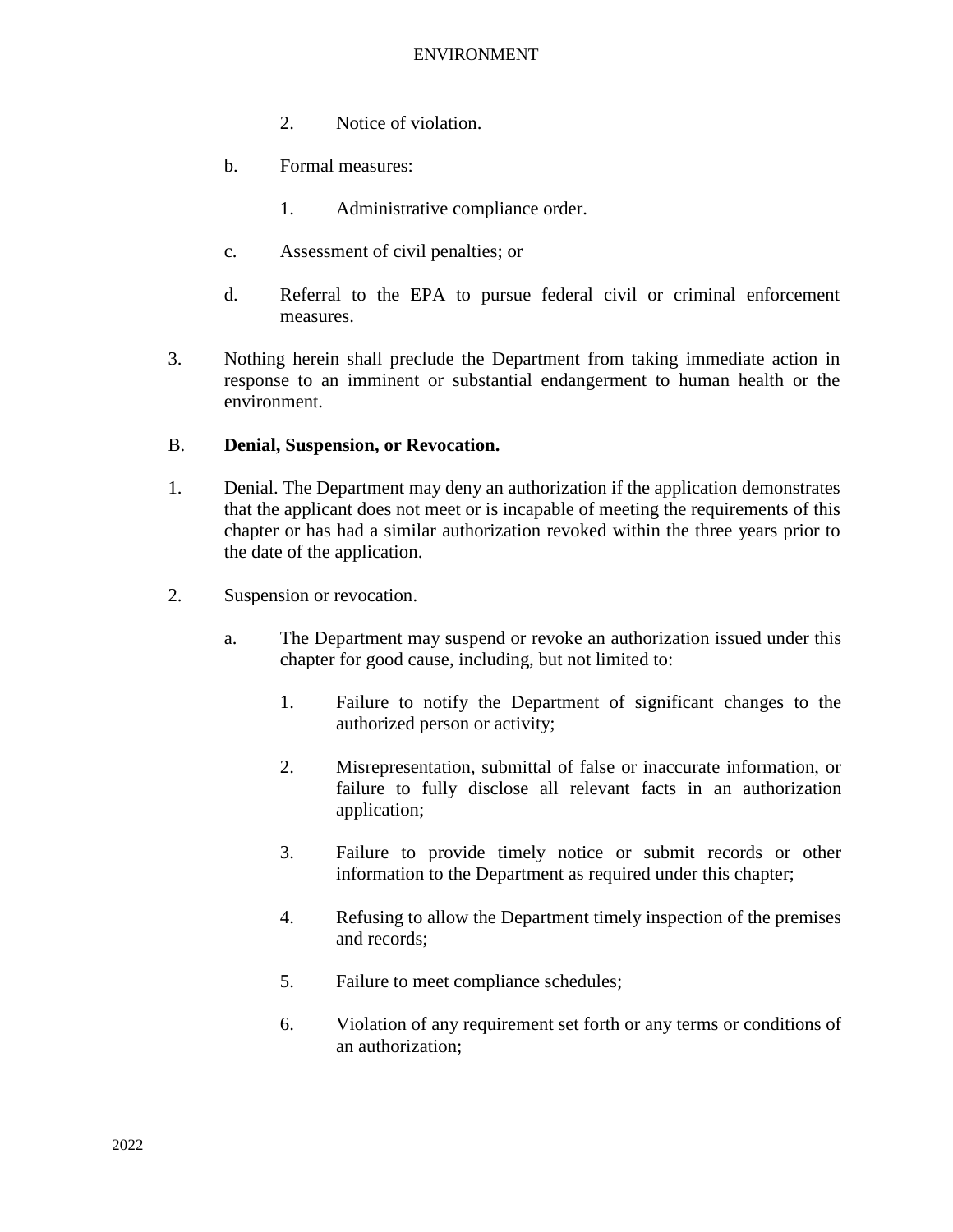- b. Before suspending an authorization, the Department shall provide notice to the authorization holder, by certified mail, of the Department's intent to suspend or revoke the authorization. Such notice may include an administrative compliance order issued by the Department, ordering that noncompliance with authorization requirements be corrected within a specified timeframe. If the person fails to correct the noncompliance within the timeframe specified by the administrative compliance order, the authorization shall be deemed suspended or revoked.
- c. The Department may immediately suspend an authorization and require the cessation of any activity for any suspected violation that would constitute an imminent and significant risk to public health, safety, and or property. Such suspension shall remain in effect for a minimum of 15 calendar days to allow the Department to investigate the suspected violation.
- 3. Appeal. A notification by the Department denying or revoking a permit, registration or certification is appealable to an administrative law judge and the final order of revocation from the Department is appealable to the Community Court in accordance with the administrative appeals requirements set forth in Section 18.315.

# C. **Civil Penalties.**

- 1. A person who is found to be in violation of this chapter shall be subject to:
	- a. An order imposing an administrative civil penalty of up to \$5,000.00 for each violation; or
	- b. A civil judicial penalty of up to \$10,000.00 for each violation.
- 2. At the request of the Department, the General Counsel may file an action in the Community Court to recover penalties provided for in this section.
- 3. In determining the amount of a civil penalty under this section, the Department or the Community Court, as appropriate, shall consider the following:
	- a. The severity of the violation;
	- b. The size of business;
	- c. The toxicity of the pesticide involved;
	- d. Actual or potential harm to human health;
	- e. Actual or potential harm to the environment;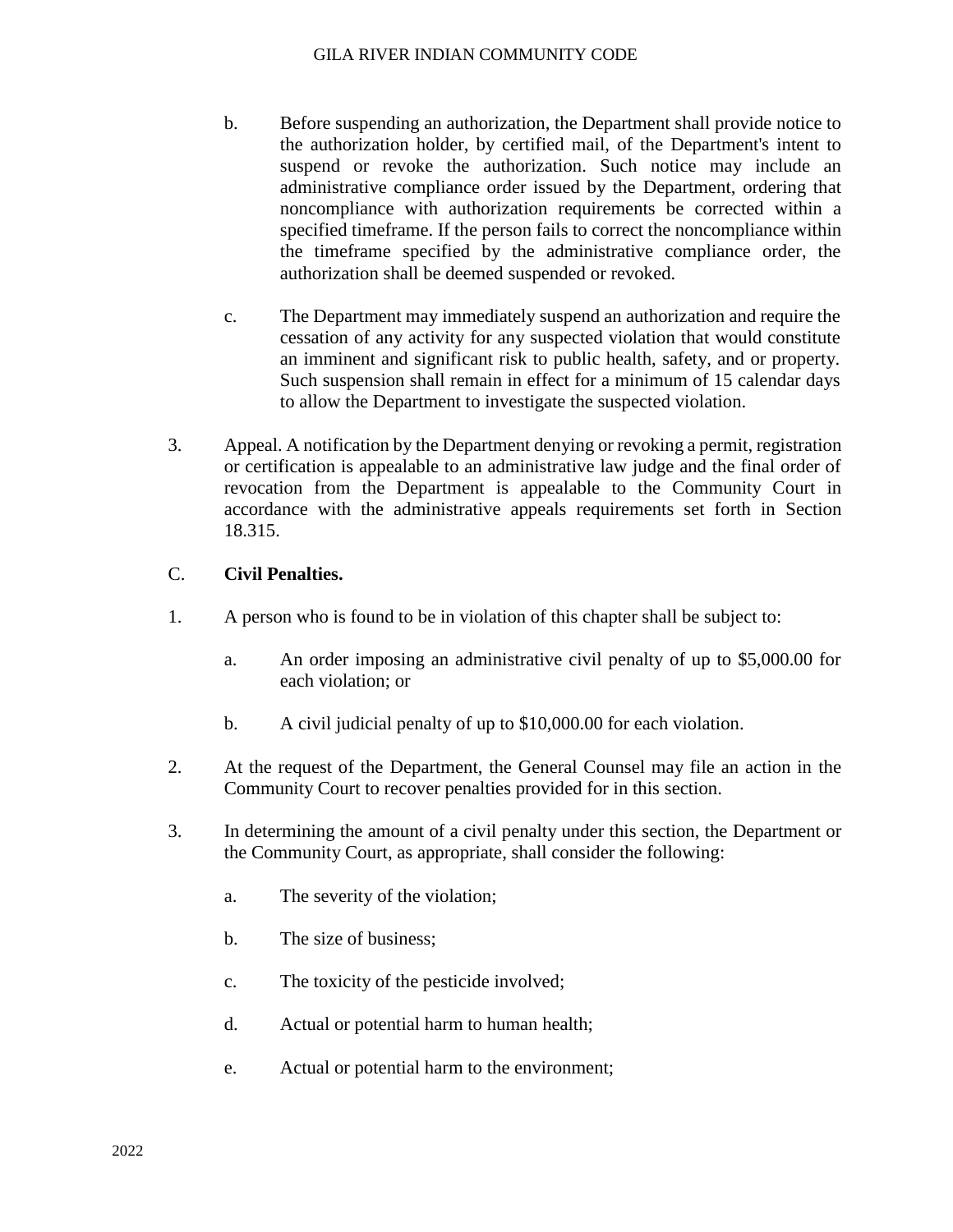- f. Compliance history of the violator within the last 5 years;
- g. Culpability of the violator; and
- h. Any special circumstance or extraordinary adjustments as allowed by the Enforcement Response Policy and Administrative Civil Penalty Matrix.
- 4. Exclusion. Any person who is not a member of the Community who is found by the Community Court to have committed any violation(s) under this chapter may be excluded from the Community, pursuant to Title 8, Chapter 1, of the GRIC Code.

# D. **Injunctive Relief.**

- 1. At the request of the Department, the Community General Counsel may file an action for a temporary restraining order, a preliminary injunction, a permanent injunction or any other relief provided by law if the Department has reasonable cause to believe that a person has:
	- a. Violated or is in violation of any provision of this chapter, a compliance order, or any provision of a permit issued under this chapter;
	- b. Violated or is in violation of an administrative compliance order that is in effect; or
	- c. Created or is creating an imminent and substantial endangerment to public health or the environment.
- 2. Under this section, the Department may also seek other action as is appropriate for legal and/or equitable relief, including requiring the person to conduct environmental remediation or to establish performance bonds. Such relief may also include the confiscation, impoundment, or deactivation of vehicles and equipment used to commit acts that violate any provision of this chapter.
- 3. An action brought pursuant to this section shall be commenced within two years of the occurrence of the violation; however, when an investigation has been undertaken by the Department, the action shall be commenced within one year of the completion of the investigation. At any time during or after the time period specified in this section, the Department may refer the matter to the EPA for action.

# **18.314. Criminal Enforcement.**

A. The Department may request that the Community Office of the Prosecutor bring a criminal action in Community Court against any person under the criminal jurisdiction of the Community and/or the Department may refer a criminal enforcement action or portion of such action to the EPA.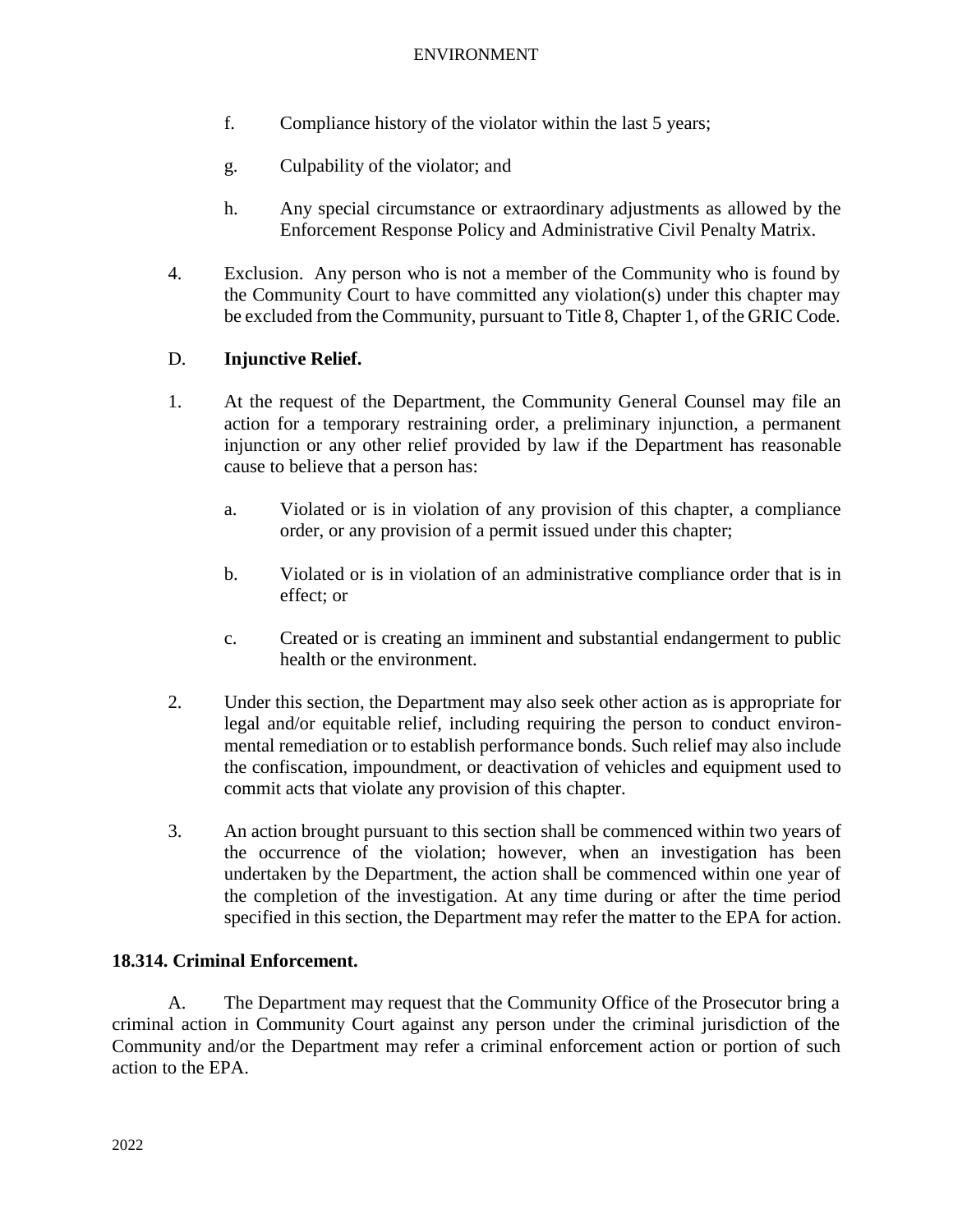#### GILA RIVER INDIAN COMMUNITY CODE

B. Any person subject to the criminal jurisdiction of the Community, who intentionally, knowingly or recklessly violates any provision, requirement or prohibition of this chapter or a permit issued pursuant to this chapter shall, upon conviction, be punished by imprisonment for a period not to exceed 30 days, or a fine not to exceed \$5,000.00, or both. Criminal prosecution may be undertaken either as an alternative or in conjunction with any other remedy under this chapter.

C. This section shall not be deemed to limit or restrict the Department or any other persons from taking other appropriate action, including notifying representatives of federal, state, county or municipal government agencies if it appears any person violated or failed to comply with this chapter.

D. The EPA maintains concurrent jurisdiction with the Community to enforce violations and may assess penalties for violations in addition to those assessed by the Community.

## **18.315. Administrative Appeals Procedures.**

A. **Appeal of a Department Action**. This section applies to all appealable Department actions under this chapter. An appealable Department action is:

- 1. The issuance or denial of an authorization authorized by this chapter;
- 2. Revocation or suspension of an authorization authorized by this chapter;
- 3. The issuance of an administrative compliance order;
- 4. The imposition, by order, of an administrative civil penalty; and
- 5. Any other Department action or decision described as an appealable action under this chapter.
- B. **Notice of Appealable Department Action: Hearing**.
- 1. At the time an action is taken that is appealable under this chapter, the Department shall serve notice of the action pursuant to Section 18.315.C. The notice shall identify the Pesticide Ordinance provision that is alleged to have been violated or on which the action is based and shall include a description of the party's right to request a hearing on the matter.
- 2. A party may obtain a hearing on an appealable Department action by filing a notice of appeal with the Department within 30 calendar days after receiving the notice prescribed in Section 18.315.B.1.
- 3. The notice may be filed by a party whose legal rights, duties, and privileges were determined by the appealable Department action. A notice of appeal may also be filed by a party who will be adversely affected by the issuance or denial of a permit and who exercised any right to comment on the action as provided by law or rule,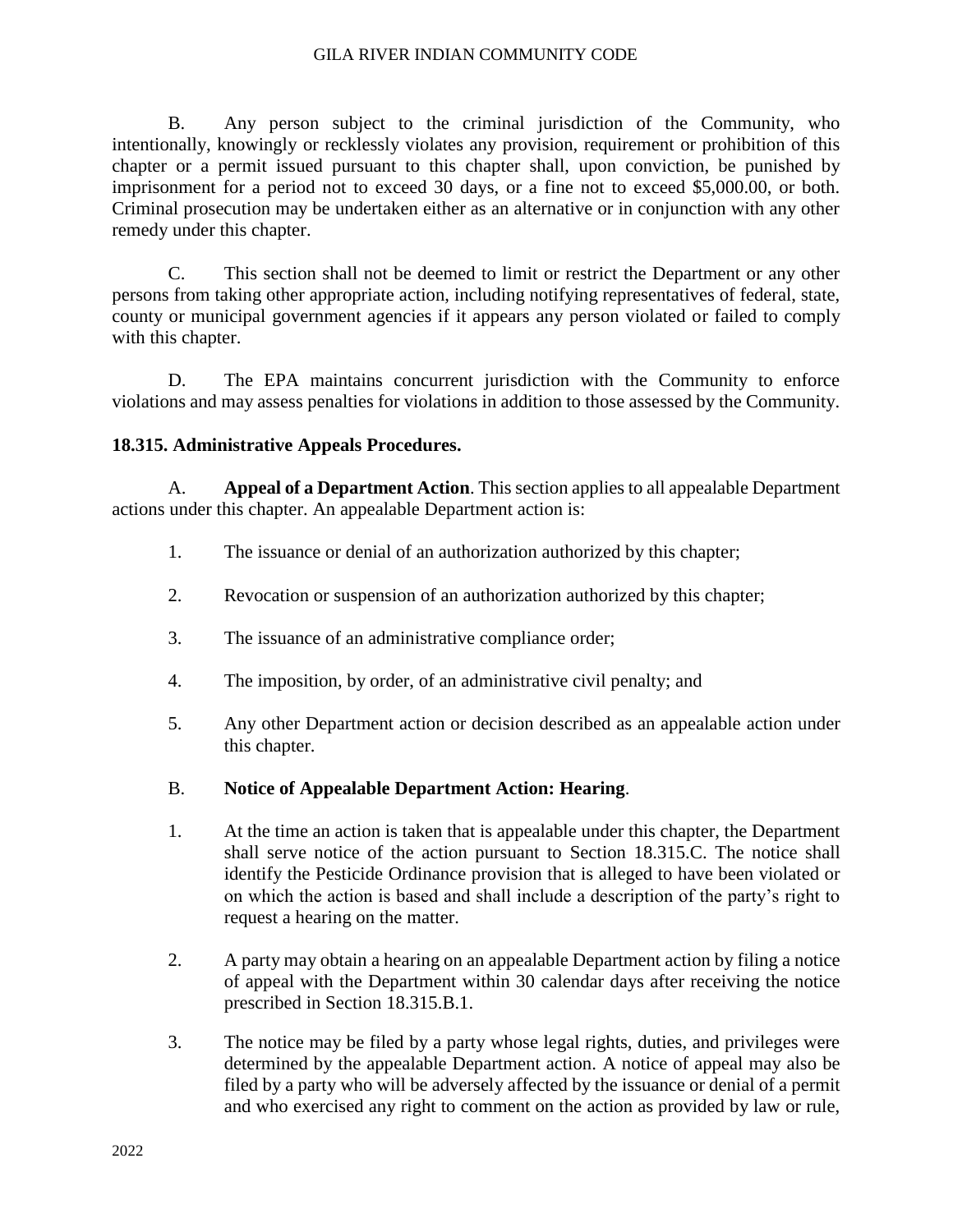provided that the grounds for appeal are limited to issues raised in that party's comment. The Department has the discretion to accept notices that are filed late due to circumstances beyond the party's control.

3. The notice of appeal shall identify the party, the party's address, the action being appealed and shall contain a concise statement of the reasons for the appeal. The Department shall notify the Executive Office of the appeal and the Executive Office shall schedule a hearing pursuant to Sections 18.315.E and F.

# C. **Process Service**.

- 1. Every notice or decision under this section shall be served by personal delivery, certified mail return receipt requested, or by any other method reasonably calculated to effect actual notice to every party to the action. Notice shall be served to the party's last address of record with the Department. Upon written agreement of the parties, electronic service may be utilized.
- 2. Each party shall inform the Department and, if applicable, the administrative law judge of any change of address within five days of the change.

# D. **Request for Hearing**.

- 1. The Department shall notify the Executive Office of the appeal within five (5) business days.
- 2. The Department shall provide:
	- a. Caption of the matter, including the names of the parties;
	- b. Date the party appealed the Department action;
	- c. Estimated time for the hearing;
	- d. Proposed hearing dates;
	- e. Any request to expedite or consolidate the matter;
	- f. Any agreement of the parties to waive the applicable time limits to set the hearing; and
	- g. Information regarding the nature of the proceeding, including the specific allegation.

E. **Assignment of Administrative Law Judge**. Setting the Hearing. Within 30 calendar days of the Executive Office's receipt of a request for a hearing, the Executive Office shall provide, in writing, to the appealing party and the Department the: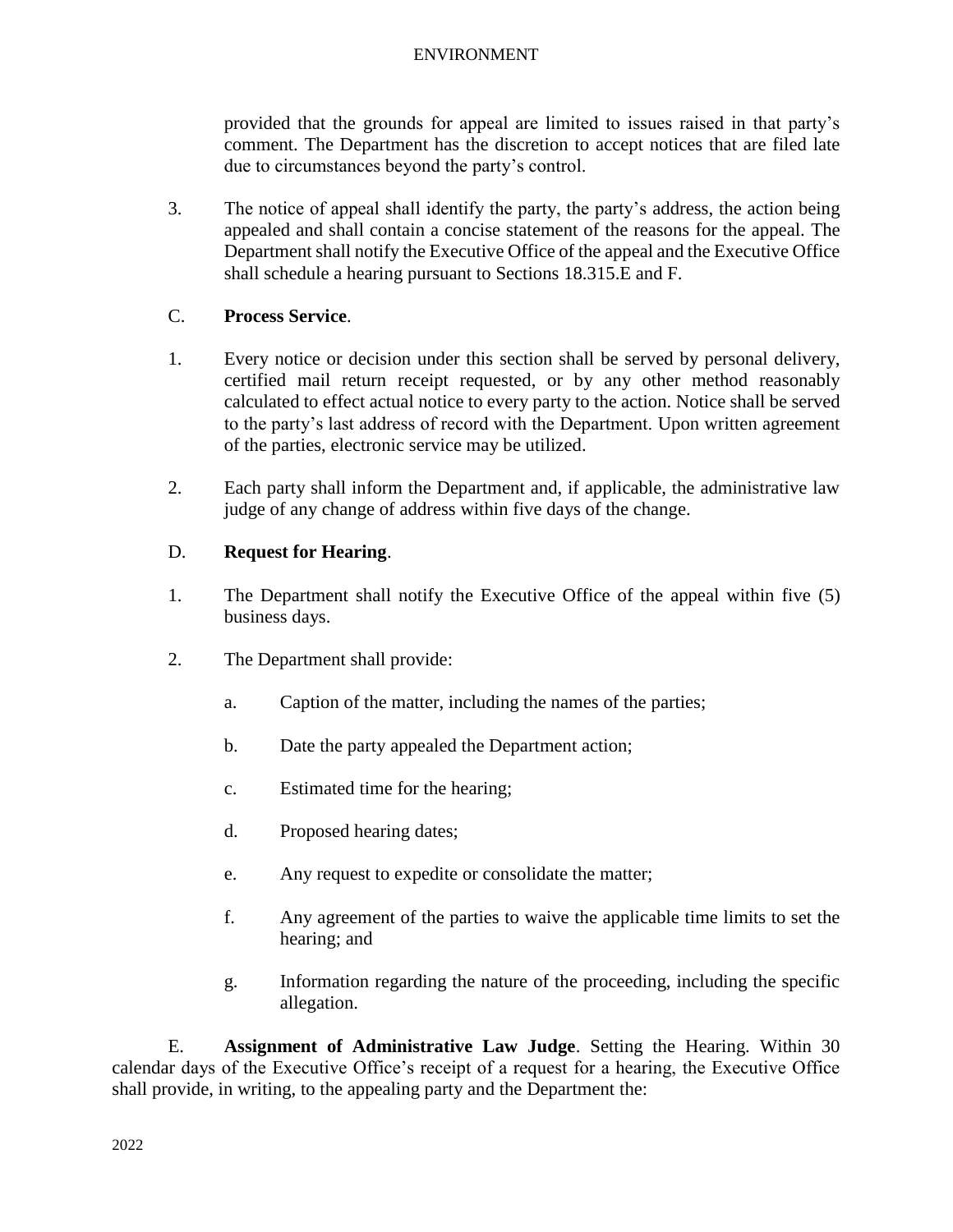- 1. Name of the administrative law judge assigned to hear the matter; and
- 2. Date, time, and location of the hearing.

## F. **Scheduling of Hearing**.

- 1. Except as provided in Section 18.315.F.2, below, hearings for appealable Department actions shall be held within 60 calendar days after the assignment of the administrative law judge.
- 2. The date scheduled for the hearing may be advanced or delayed upon the agreement of the parties or on a showing of good cause.
- 3. The administrative law judge shall prepare and serve a notice of hearing on all parties to the appeal at least 30 calendar days before the hearing. The notice shall include a:
	- a. Statement of the time, place, and nature of the hearing;
	- b. Statement of legal authority and jurisdiction under which the hearing is to be held;
	- c. Reference to the particular sections of the chapter involved; and
	- d. Short and plain statement of the matters asserted.
- 4. Notwithstanding Section 18.315.F.3, a hearing shall be expedited upon a showing of extraordinary circumstances or the possibility of irreparable harm if the parties to the appeal have actual notice of the hearing date. Any party to the appeal may file a motion with the administrative law judge asserting the party's right to an expedited hearing.

## G. **Pre-Hearing Conference**.

- 1. Upon written request of any party or upon the administrative law judge's own motion, the administrative law judge may schedule a pre-hearing conference at least ten calendar days before the date set for hearing. The purpose of the pre-hearing conference is to:
	- a. Clarify or limit procedural, legal, or factual issues;
	- b. Consider amendments to any pleadings;
	- c. Identify and exchange lists of witnesses and exhibits intended to be introduced at the hearing;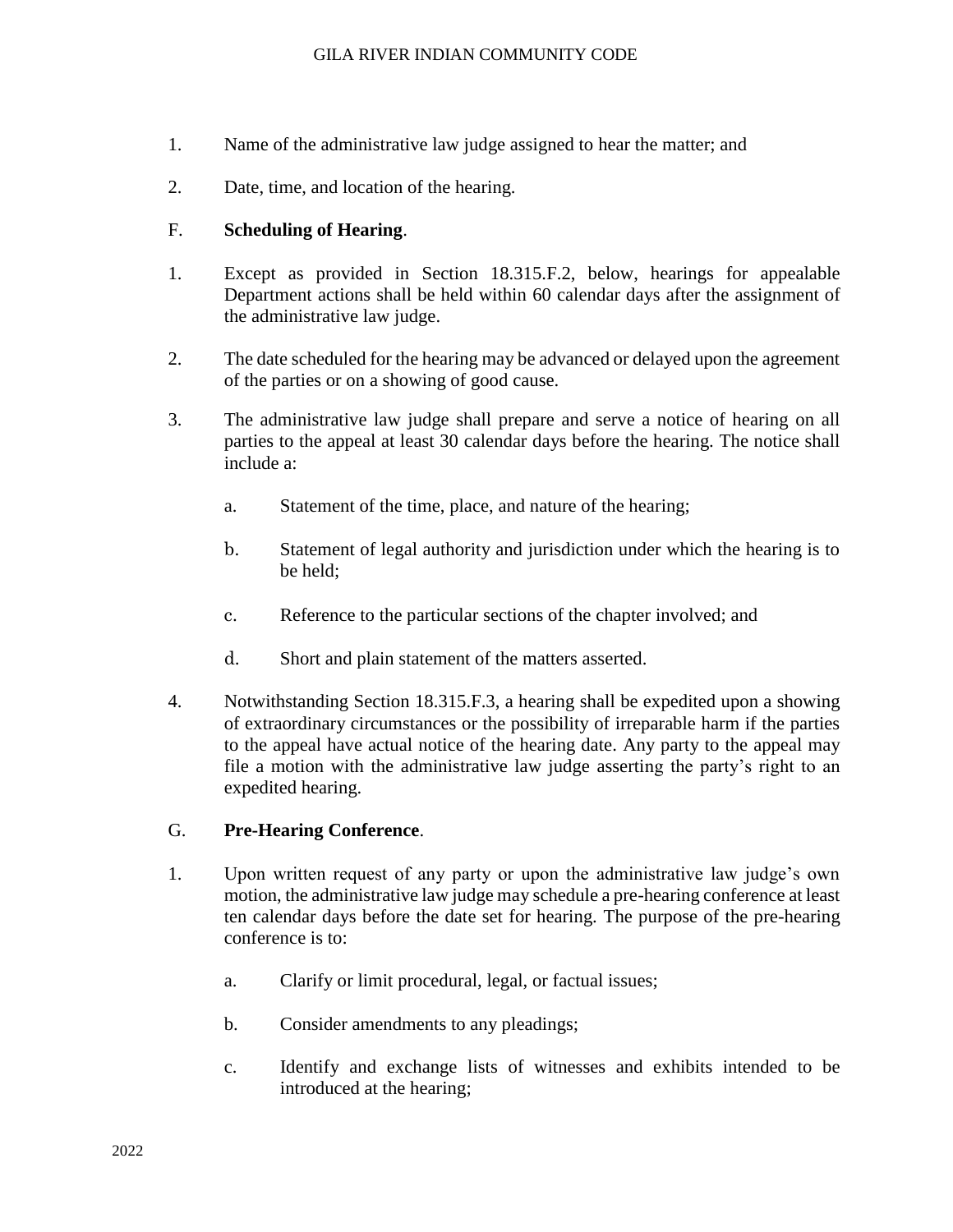- d. Obtain stipulations or rulings regarding testimony, exhibits, facts, or law;
- e. Schedule deadlines, hearing dates, and locations if not previously set; and
- f. Allow the parties the opportunity to discuss settlement.
- 2. The administrative law judge may issue a pre-hearing order outlining the issues to be discussed. This order shall control the subsequent course of the action.
- 3. The administrative law judge shall record any agreements reached during a prehearing conference by electronic or mechanical means or memorialize them in an order reciting the action taken.

## H. **Hearing.**

- 1. The parties to an appealable Department action have the right to be represented by counsel or to proceed without counsel, to submit evidence, and to cross-examine witnesses.
- 2. The administrative law judge may issue subpoenas to compel the attendance of witnesses and the production of documents. The subpoenas shall be served and enforced in a manner provided by the relevant provisions of the GRIC Code Title 4, Courts and Procedures.
- 3. All parties shall have the opportunity to respond and present evidence and argument on all relevant issues. All relevant evidence is admissible, but the administrative law judge may exclude evidence if its probative value is outweighed by danger of unfair prejudice, by confusion of the issues or considerations of undue delay, waste of time, or needless presentation of cumulative evidence. The administrative law judge shall exercise reasonable control over the manner and order of crossexamining witnesses and presenting evidence to make cross-examination and presentation effective for ascertaining the truth, avoiding needless consumption of time, and protecting witnesses from harassment or undue embarrassment.
- 4. The administrative law judge shall secure either a court reporter or an electronic means of producing a clear and accurate record of the proceeding at the Department's expense. Any party requesting a transcript shall pay the costs of the transcript.
- 5. Informal disposition may be made by stipulation, agreed settlement, consent order, or default.
- 6. The hearing may be conducted in an informal manner and without the adherence to the rules of evidence required in judicial proceedings. Neither the manner of conducting the hearing nor the failure to adhere to the rules of evidence required in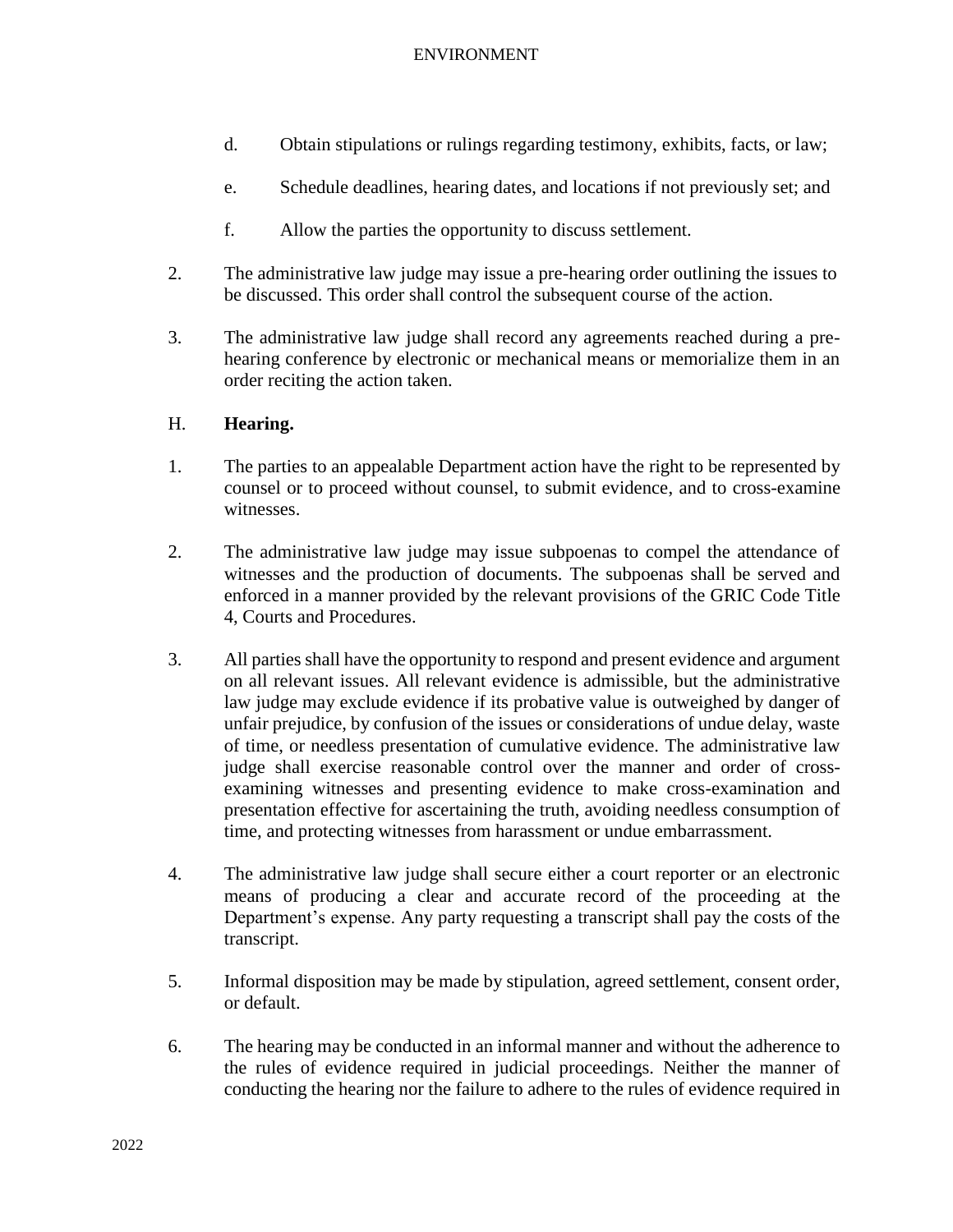### GILA RIVER INDIAN COMMUNITY CODE

judicial proceedings is grounds for reversing any administrative decision if the evidence supporting the decision is substantial, reliable, and probative.

## I. **Final Administrative Decision: Review.**

- 1. The administrative law judge shall issue a written recommended decision within 20 calendar days after the hearing is concluded. However, for complicated cases or for other good cause, the administrative law judge may provide notice to the parties that the recommended decision will be issued more than 20 calendar days after the conclusion of the hearing. The recommended decision shall include findings of fact and conclusions of law, separately stated, and a concise explanation of the reasons supporting the recommended decision.
- 2. The administrative law judge shall serve a copy of the recommended decision and a copy of the record of the hearing on the appealing party and the Department.
- 3. Within 30 calendar days after the date the administrative law judge sends a copy of the recommended decision to the Department, the Department may review the decision and accept, reject or modify it in accordance with the following requirements:
	- a. If the Department declines to review the administrative law judge's decision or accepts the decision, the Department shall serve on all parties the Department's final decision accepting the administrative law judge's decision on all parties.
	- b. If the Department rejects or modifies the administrative law judge's decision, prior to rejecting or modifying the decision, the Department shall consult with and obtain the consent of the Executive Office or his or her designee. The Department shall thereafter serve on all parties the Department's final decision and a copy of the administrative law judge's decision with the Department's rejection or modification and a written justification setting forth reasons for the rejection or modification.
- 4. The Department's final decision shall state separately the findings of fact and conclusions of law.
- 5. A party may file in the Community Court for judicial review of a final administrative decision pursuant to Section 18.316..

## **18.316. Judicial Review of Final Administrative Decisions.**

## A. **Scope.**

1. This section applies to and governs every action for judicial review of a final administrative decision under this chapter.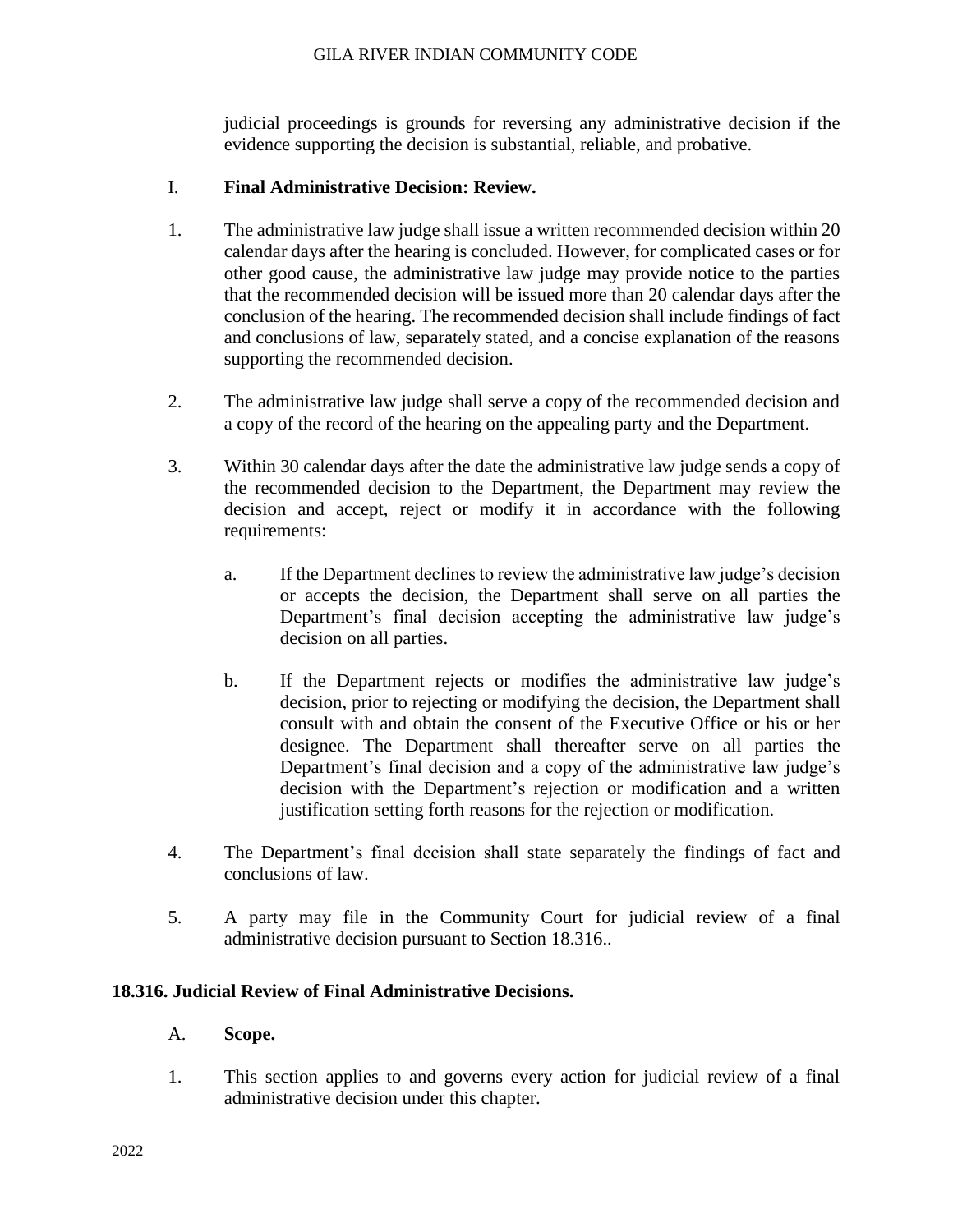2. Unless review is sought of an administrative decision within the time and in the manner provided in Section 18.316.B, the parties to the proceeding shall be barred from obtaining judicial review of such decision.

B. **Commencement of Action**. An action to review a final administrative decision shall be commenced by the aggrieved party by filing a complaint within 30 calendar days from the date when a copy of the decision sought to be reviewed is served upon the aggrieved party. The decision shall be deemed to have been served when personally delivered or mailed by registered mail to the last recorded residence or place of business of the affected party.

C. **Jurisdiction**. Jurisdiction to review final administrative decisions is vested in the Community Court and Community Court of Appeals for appeals from the Community Court.

D. **Service of Process**. In an action to review a final administrative decision of the Department, a copy of the summons and complaint shall be served as in civil actions and as provided by the GRIC Code, Title 4, Courts and Procedure, upon the Department.

E. **Appearance of Defendants**. The Department shall answer the complaint within 30 calendar days after service of the summons and complaint.

## F. **Pleadings and Record on Review.**

- 1. The complaint shall contain a statement of the findings and decision or part thereof for which review is sought, and shall clearly specify the grounds upon which review is sought. It shall also state what portion of the record the party asserts is relevant to the review it is seeking and that shall be filed by the Department as part of the record on review.
- 2. Except as otherwise provided, the Department shall file an answer which shall contain the original or a certified copy of the portion of record designated in the complaint. The answer of the Department may also contain other portions of the record as the Department deems relevant. By order of the court or by stipulation of all parties to the action, the record may be shortened or supplemented.
- 3. If, as a result of judicial review, the cause is remanded to the Department and a review thereafter is sought of the administrative decision, the original and supplemental record, or the record as is determined by court order or stipulation of all parties, shall constitute the record on review.

## G. **Scope of Review.**

1. An action to review a final administrative decision shall be heard and determined within a reasonable time. The hearing and determination shall be extended to all questions of law and fact presented by the entire record before the Community Court. No new or additional evidence in support of or in opposition to a finding,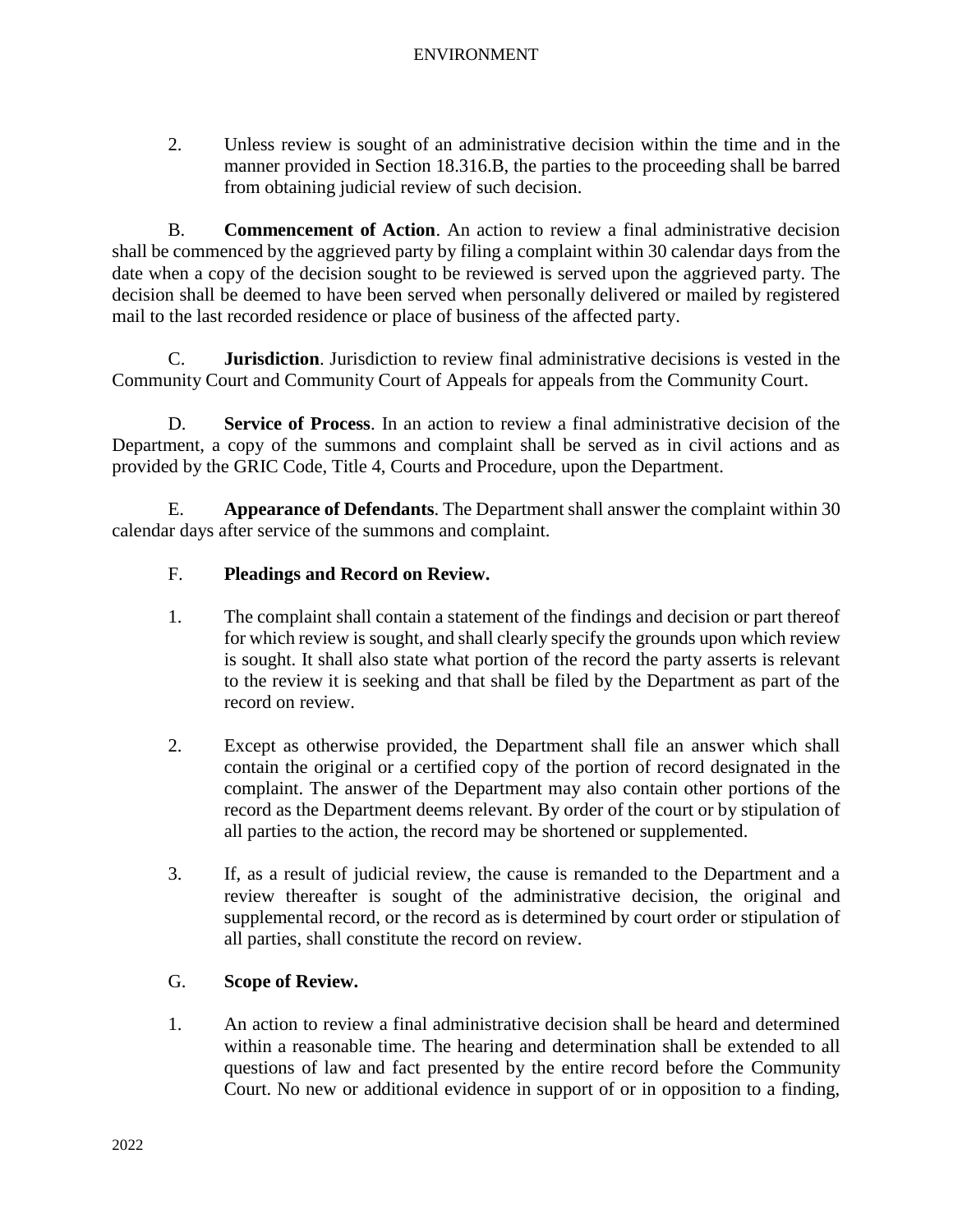## GILA RIVER INDIAN COMMUNITY CODE

order, or decision of the Department shall be heard by the Community Court.

- 2. The Community Court shall affirm the Department's final administrative decision unless, after reviewing the record, the court concludes that the action is not supported by substantial evidence, is contrary to law, is arbitrary and capricious, or is an abuse of discretion.
- 3. The Community Court shall remand an action to the administrative law judge for the purpose of holding a hearing if no hearing was yet held by an administrative law judge, the proceedings before the administrative law judge were not stenographically reported or mechanically recorded so that a transcript might be made, or for the purpose of taking additional evidence when from the state of the record or otherwise it appears that such action is just.

## H. **Authority of the Gila River Indian Community Court.**

- 1. The Community Court may:
	- a. With or without bond, unless required by this chapter, and before or after answer, stay the decision in whole or in part pending final disposition of the case, after notice to the Department and for substantial good cause shown;
	- b. Make any order that it deems proper for the amendment, completion, or filing of the record of the proceedings by the Department;
	- c. Allow substitution of parties by reason of marriage, death, bankruptcy, assignment or other cause;
	- d. Dismiss parties or realign parties as plaintiff and defendant;
	- e. Modify, affirm, or reverse the decision in whole or in part;
	- f. Specify questions or matters requiring further hearing or proceedings and give other proper instructions;
	- g. When a hearing has been held by the administrative law judge, remand for the purpose of taking additional evidence when from the state of the record or otherwise it appears that such action is just; or
	- h. In the case of affirmance or partial affirmance of an administrative decision requiring payment of money, enter judgment for the amount justified by the record and for costs, upon which execution may issue.
- 2. Technical errors in the proceedings before the administrative law judge or failure to observe technical rules of evidence shall not constitute grounds for reversal of the decision, unless the trial court determines that the error or failure affected the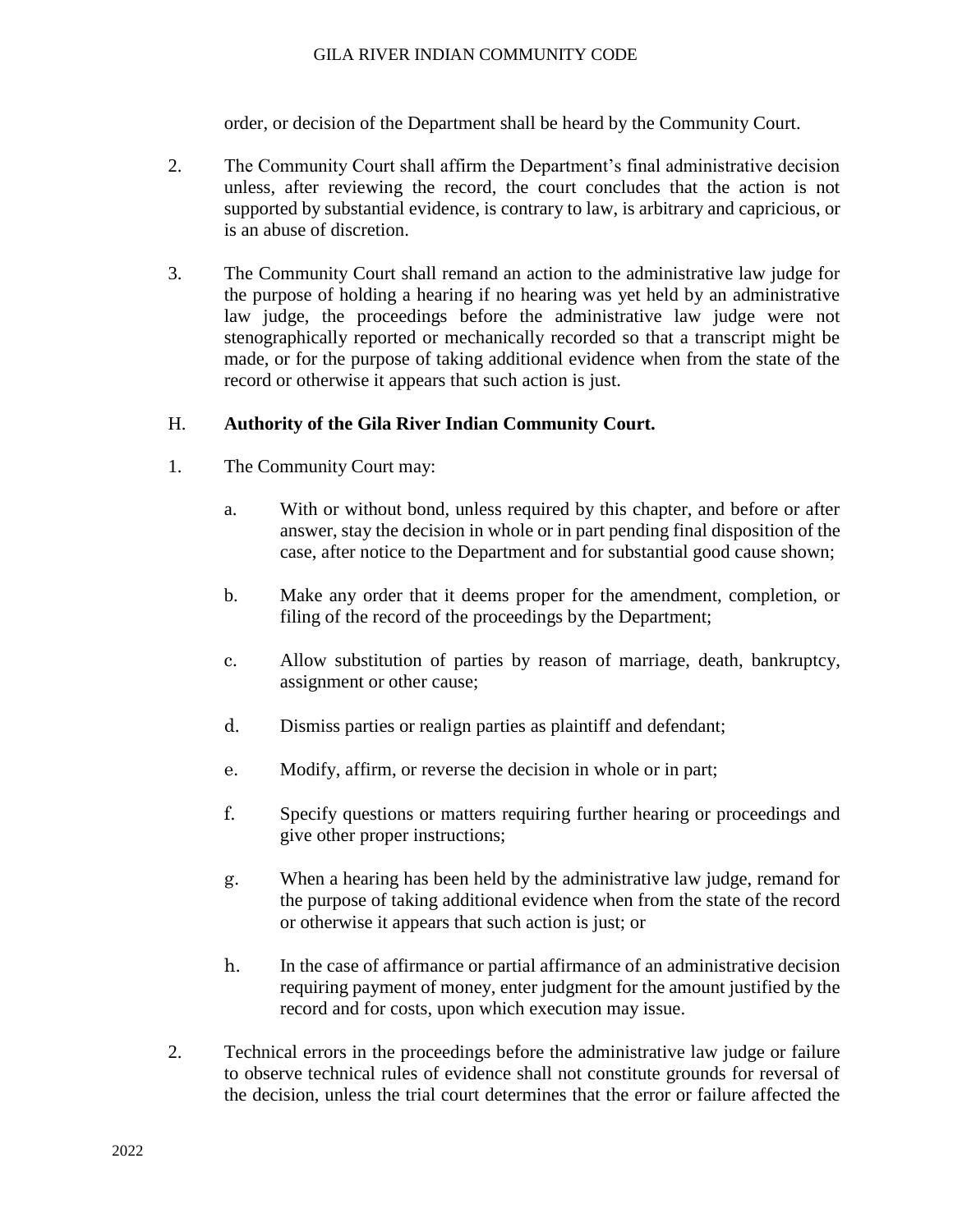rights of a party and resulted in injustice to that party.

3. On motion of a party before rendition of judgment, the trial court shall make findings of fact and state conclusions of law upon which its judgment is based.

I. **Appellate Review**. The final decision, order, judgment or decree of the Community Court entered for an action to review a final administrative decision of the Department may be appealed to the Gila River Indian Community Court of Appeals.

J. **Rules of Civil Procedure**. Where applicable, all rules of civil procedure in the Community Court, including rules relating to appeals to the Community Court of Appeals, shall apply to all proceedings.

## **18.317. Waivers and Variances.**

## A. **General Provisions.**

- 1. The provisions contained in this chapter or contained in an authorization are intended to apply to a variety of conditions and circumstances. It is recognized that strict compliance with all regulations prescribed might not fit every conceivable situation.
- 2. When strict compliance with the requirements of this chapter is impractical or extraordinary and unusual conditions exist, a person may request a waiver or variance by submitting a written request to the Department. A request shall include:
	- a. Applicant or person's name and contact information;
	- b. A specific citation of the regulation for which a waiver or variance is being sought;
	- c. A full explanation of why a waiver or variance is necessary;
	- d. A statement of whether the requested waiver or variance can be of limited duration; and
	- e. A full explanation of how granting the requested waiver or variance would be consistent with the intent of this chapter and would adequately protect human health and the environment.
- 3. The Department shall issue a written response to a request for a waiver or variance within 30 calendar days of receipt of the request.
- 4. If the request is denied, the written response shall specify the reason(s) for the denial.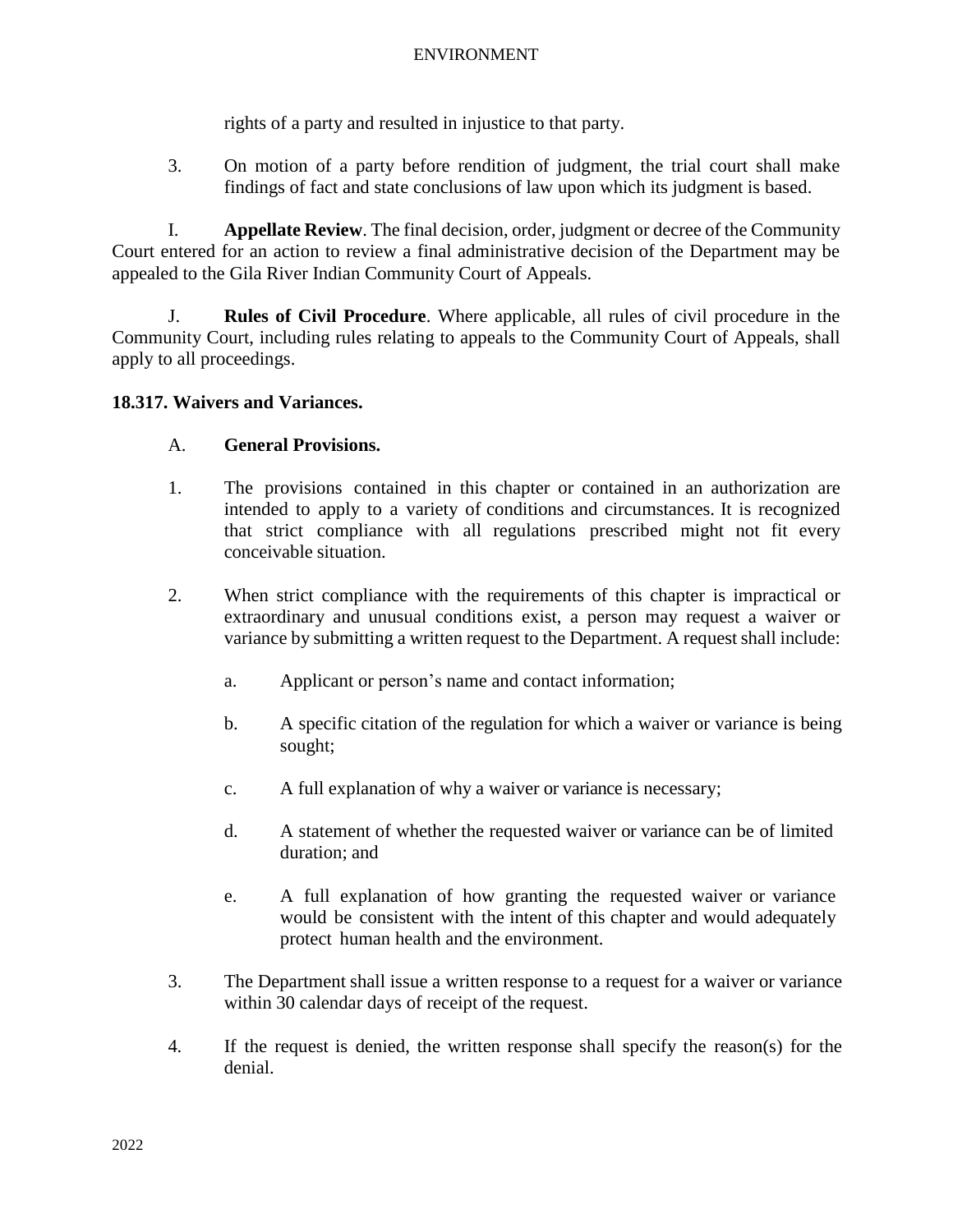- 5. If the request is approved, all requirements not waived shall apply.
- 6. No waiver or variance shall be granted that, in the judgment of the Department, contravenes the intent of this chapter or attempts to waive, override, or circumvent the FIFRA and its amendments.
- 7. The denial of a waiver or variance is not an appealable action.

#### **18.318. Signatures and Certifications.**

#### A. **General Provisions.**

- 1. Signatories.
	- a. All submittals required to be provided to the Department as set forth under this chapter, including, but not limited to, authorization applications, records, reports, and notifications shall be signed as follows:
		- 1. For a corporation: by a responsible corporate officer, such as a president, vice-president, treasurer or any other person who performs similar policy or decision-making functions for the corporation;
		- 2. For a partnership or sole proprietorship: by a general partner or the proprietor, respectively;
		- 3. For a Community department or entity: by the Director of that department or entity;
		- 4. For a non-Community government agency: by either a principal executive officer or ranking elected official; or
		- 5. By a duly authorized representative of that person if:
			- a. The authorization is made in writing by a person described in Sections 18.318.A.1.a.1 through 4 above;
			- b. The authorization specifies either a named individual or any individual occupying a named position having responsibility for the overall operation of the regulated facility, position of equivalent responsibility, or an individual or position having overall responsibility for environmental matters for the company; and
			- c. The written authorization is submitted to the Department in advance.